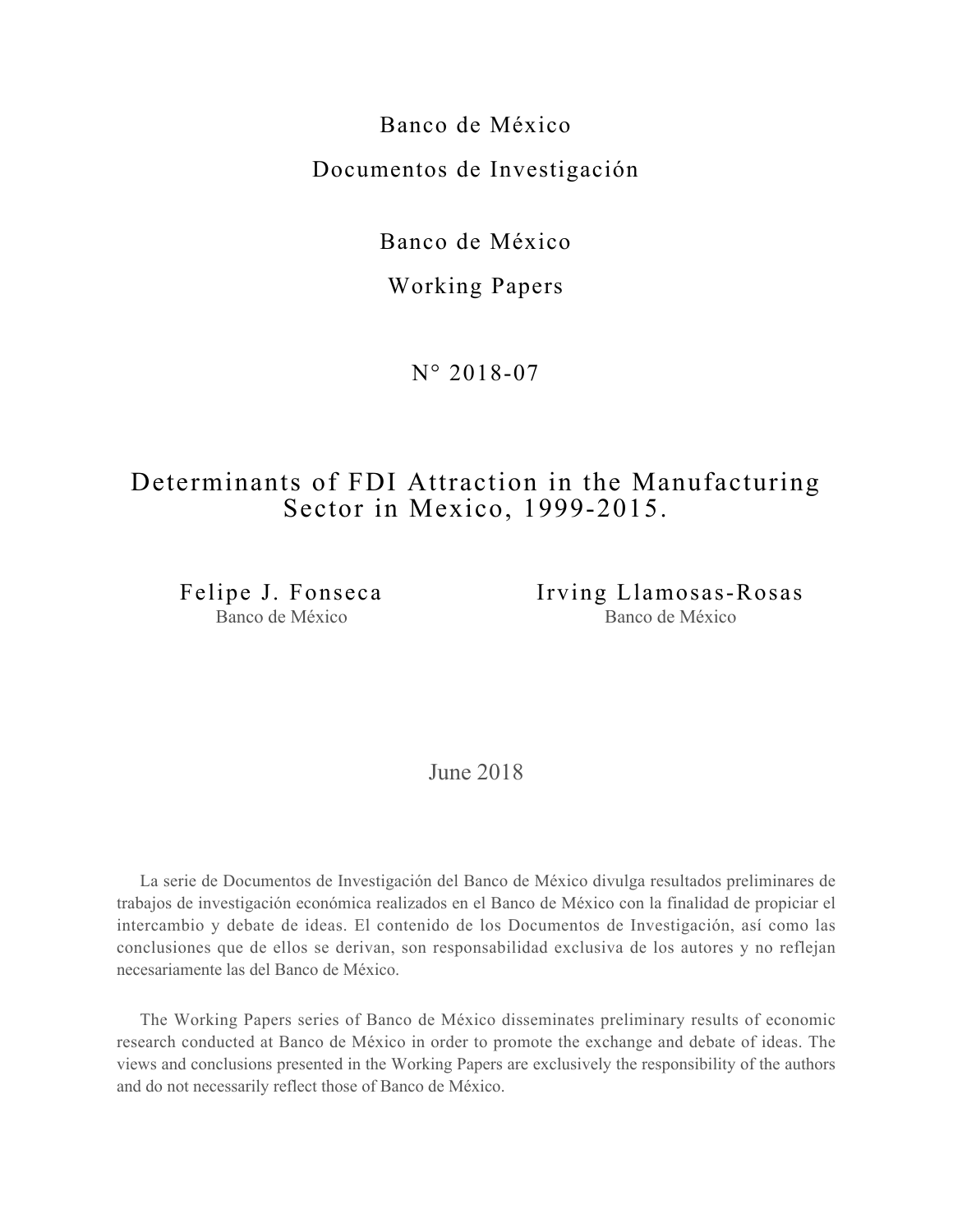## Determinants of FDI Attraction in the Manufacturing Sector in Mexico, 1999-2015.

Felipe J. Fonseca † Banco de México

## Irving Llamosas-Rosas<sup>‡</sup> Banco de México

Abstract: Using an up-to-date database that improves the identification of the destination of the Foreign Direct Investment (FDI) among Mexican states and spatial panel econometric models that quantify the potential interactions and spillover effects, we analyze the main characteristics that help understand the regional distribution of manufacturing FDI in Mexico. Our main findings indicate the presence of a positive spatial relationship among states' FDI; for example, a higher investment creates a positive spillover effect on neighboring states' FDI and positive direct and indirect effects of human capital, agglomeration and states' fiscal margin. Based on the results of this research, key implications for public policy oriented to strengthen the FDI reside in increasing the average education level and improving tax revenue of Mexican states.

Keywords: FDI, spatial panel econometric models, spillover effects JEL Classification: C21, C23, R12

Resumen: Utilizando una base de datos actualizada que mejora la identificación del destino de la Inversión Extranjera Directa (IED) entre los estados de México así como modelos econométricos espaciales en panel para cuantificar las interacciones potenciales y efectos de derrame, analizamos las características que ayudan a entender la distribución de la IED manufacturera en México. Nuestros resultados principales indican la presencia de relaciones positivas espaciales entre la IED de los estados; por ejemplo, una inversión más alta crea efectos de derrame en la IED de los estados vecinos y efectos directos e indirectos positivos en capital humano, aglomeración y autonomía fiscal estatal. Con base en los resultados de esta investigación, las implicaciones clave de política pública orientada a fortalecer la IED residen en incrementar el nivel promedio de educación y mejorar la recaudación fiscal en los estados de México.

Palabras Clave: IED, panel espacial, modelo econométrico, efectos de derrame

<sup>†</sup> Dirección General de Investigación Económica. Email: ffonseca@banxico.org.mx.

<sup>‡</sup> Dirección General de Investigación Económica. Email: illamosasr@banxico.org.mx.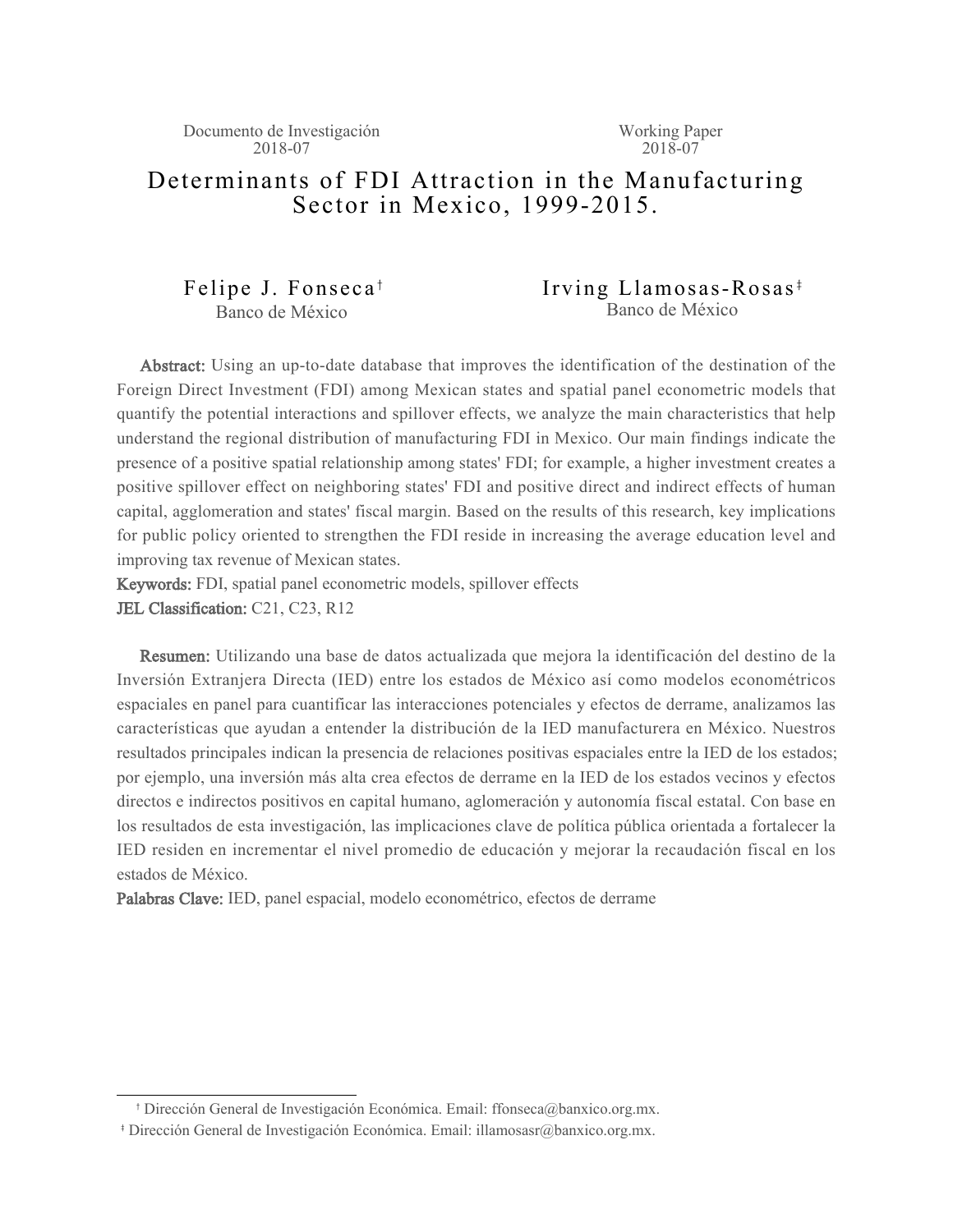## **1 Introduction**

Which characteristics drive Foreign Direct Investments (FDI) into one particular region? Do regions compete in order to obtain those investments? Or does a particular FDI help to increase the amount of investment in neighbor states? These questions are of particular importance in a developing economy like Mexico since FDI helps to improve the economic conditions of the recipient region and its surroundings (Coughlin and Segev, 2000).

Foreign Direct Investment gives the opportunity to developing countries (among other things) to facilitate the access to developed countries' markets and global production systems through technology, productive supply chains and other intangible assets unavailable at accessible prices in the local economy (UNCTAD, 2006). In the Mexican case, for example, during the 1999-2015 period FDI accounted for, on average, 12.6 percent of the total gross capital formation, and 2.7 percent with respect to total GDP. Also, the literature has identified FDI as an important vehicle for technology and knowledge transfer through spillover effects.<sup>1</sup>

Since FDI is an important source of financial resources that help to improve the economic activity in the region, the states can offer favorable conditions to investors in order to acquire its benefits and to enhance job creation and economic growth. That is why a better understanding of the determinants of FDI attraction helps to shape future public policy strategies towards regional development (Jordaan, 2008). With an up-to-date database on the distribution of FDI at the state level, the methodology of which has been recently revised by the Ministry of Economy, and using spatial econometric techniques, we analyze the regional localization patterns of FDI in the manufacturing industry in Mexico during the 1999-2015 period. We focus on this sector because it accounts for about 50 percent of the total inward FDI during the considered period.

<sup>&</sup>lt;sup>1</sup> See, for example, Borensztein et al. (1998), Durham (2004) and Li and Liu (2005).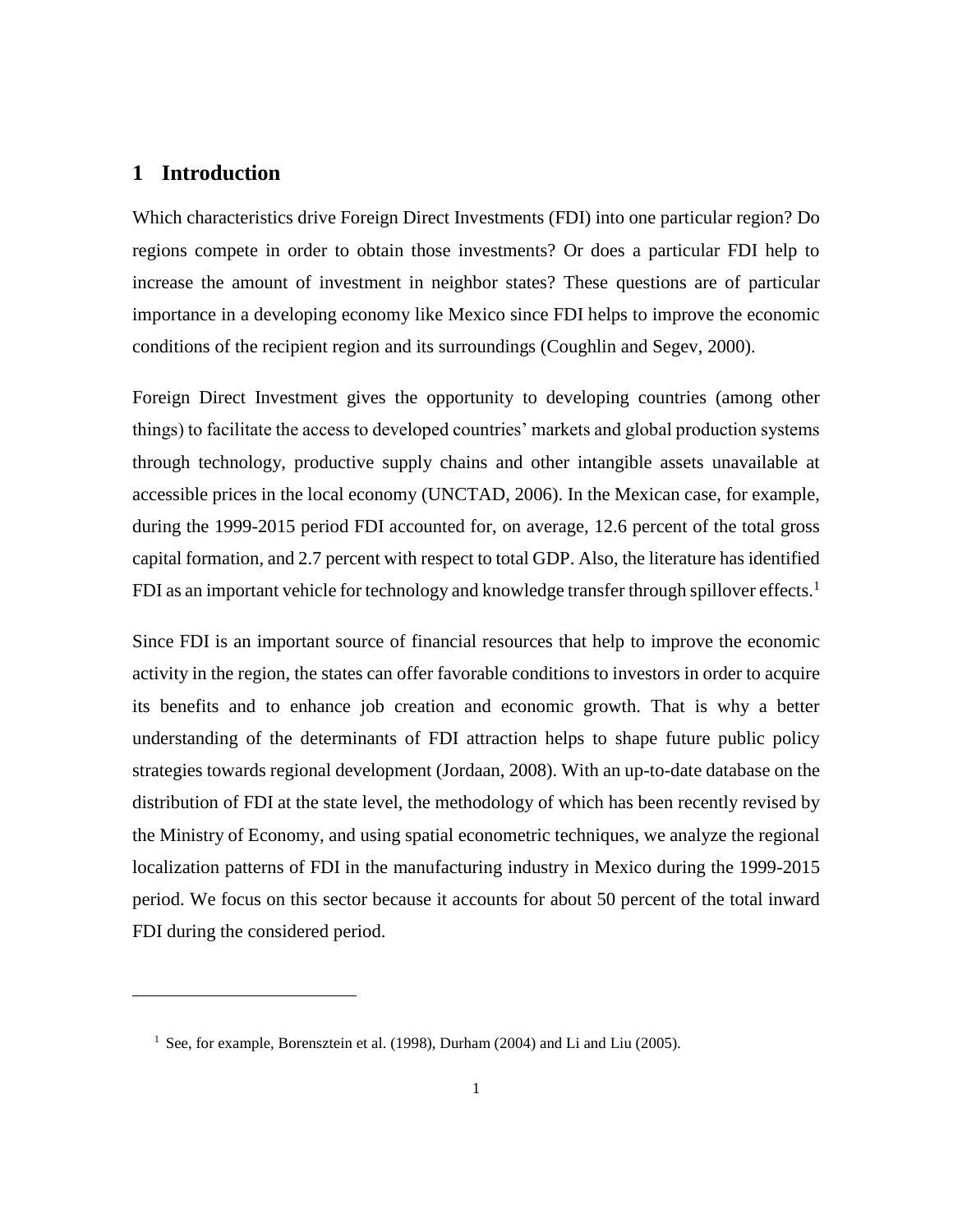By applying a panel data Spatial Durbin Model (SDM), the main results of the study are: (i) there is a positive spillover effect on the attraction process of manufacturing FDI across states and the estimated spatial effect indicates that for an increase of 10% of manufacturing FDI in state's *i* neighbors, its FDI manufacturing flows will increase, on average, between 2.6% and  $4.3\%$ ; (ii) variables such as agglomeration,<sup>2</sup> infrastructure and schooling show a positive impact as a factor of FDI manufacturing attraction; (iii) we include an indicator of fiscal incentives (fiscal margin), which has a positive impact on FDI flows and it is worth mention that this is a novel result in the literature for the Mexican case; (iv) from a methodological point of view -and in the spirit of LeSage and Pace (2009)'s-, the interpretation of the estimated parameters is based on the decomposition of the impact effects, both direct and indirect. This enables us to get a richer interpretation of the variable impacts regarding not only of the own states' characteristics but also in terms of their neighbors.

With these results, we can infer that manufacturing FDI is attracted to states with higher educated population, larger telecommunication infrastructure, and with a higher ratio of workers employed in the manufacturing sector. This result, along with the indirect impacts found on the same variables, implies that the manufacturing FDI flows to a State depend, in general, not only of its own characteristics but also on those of the neighboring states, thus generating a clustering-type dynamic (Porter, 2003).

Moreover, these results along with those novel findings regarding fiscal margin variable (both direct and indirect), support the argument. Regarding public policies aimed at increasing flows of this type of investment, estimates suggest that, because of the positive pattern of spatial dependence in the FDI localization process, the attraction of FDI should be considered in a regional context and not only from a local perspective.

<u>.</u>

<sup>&</sup>lt;sup>2</sup> Following Glaeser (2010, p. 1), and broadly speaking, throughout the document we refer the concept of agglomeration as: "the benefits that come when firms and people locate near one another together in cities and industrial clusters".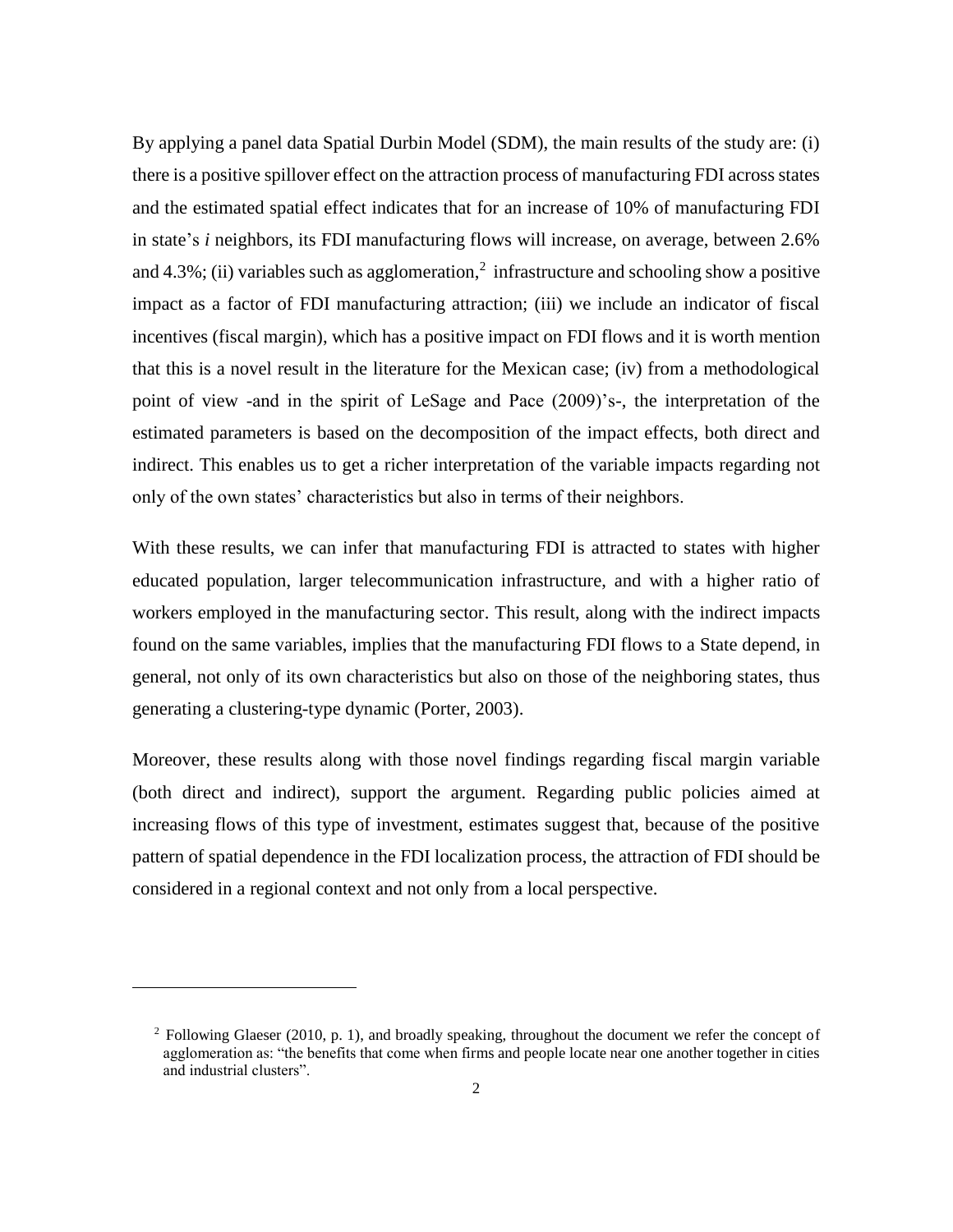Besides this introduction, the document is organized as follows: section 2 contains literature review. Sections 3 and 4 include an analysis of the regional and sectoral distribution of FDI and the econometric model, respectively; section 5 shows the results and section 6 concludes.

## **2 Literature Review**

Several studies, both at the international level and for the Mexican economy, have addressed the estimation of the determinants of the attractiveness of FDI following one of two estimation strategies (Jordaan, 2008). The first consists of studies using the number of new foreign-owned firms (total or manufacturing) in the host economy as a dependent variable by estimating conditional logit type models. The second category consists of taking the flows or the stock of FDI in monetary units as a dependent variable against a set of regional characteristics using a variety of econometric models, mainly panel type (fixed, random, dynamic, etc.). Indeed, as Jordaan (2008, p. 396) pointed out: "…we can infer that those regional characteristics that are significantly associated with the regional distribution of FDI must play a role in the location process of new FDI".

Moreover, the empirical literature identifies the following group of variables as the main factors that influence the localization decision: regional demand, labor-related production costs, physical infrastructure, human capital, the presence of agglomeration economies, and public policies devoted to attract or facilitate new FDI projects. Of the factors above, those related to public policy incentives are the most difficult to incorporate due to lack of the data (Jordaan, 2008).

In addition to the previous set of variables, another branch of literature has pointed out that FDI could be indeed spatially correlated. With this attribute, neighboring regions can affect one another creating spillover effects or the so-called "third country/region effect". Coughlin and Segev (2000) for example, pointed out that agglomeration economies and resource cost could be considered as one of the sources of this kind of effects. In the case of the former,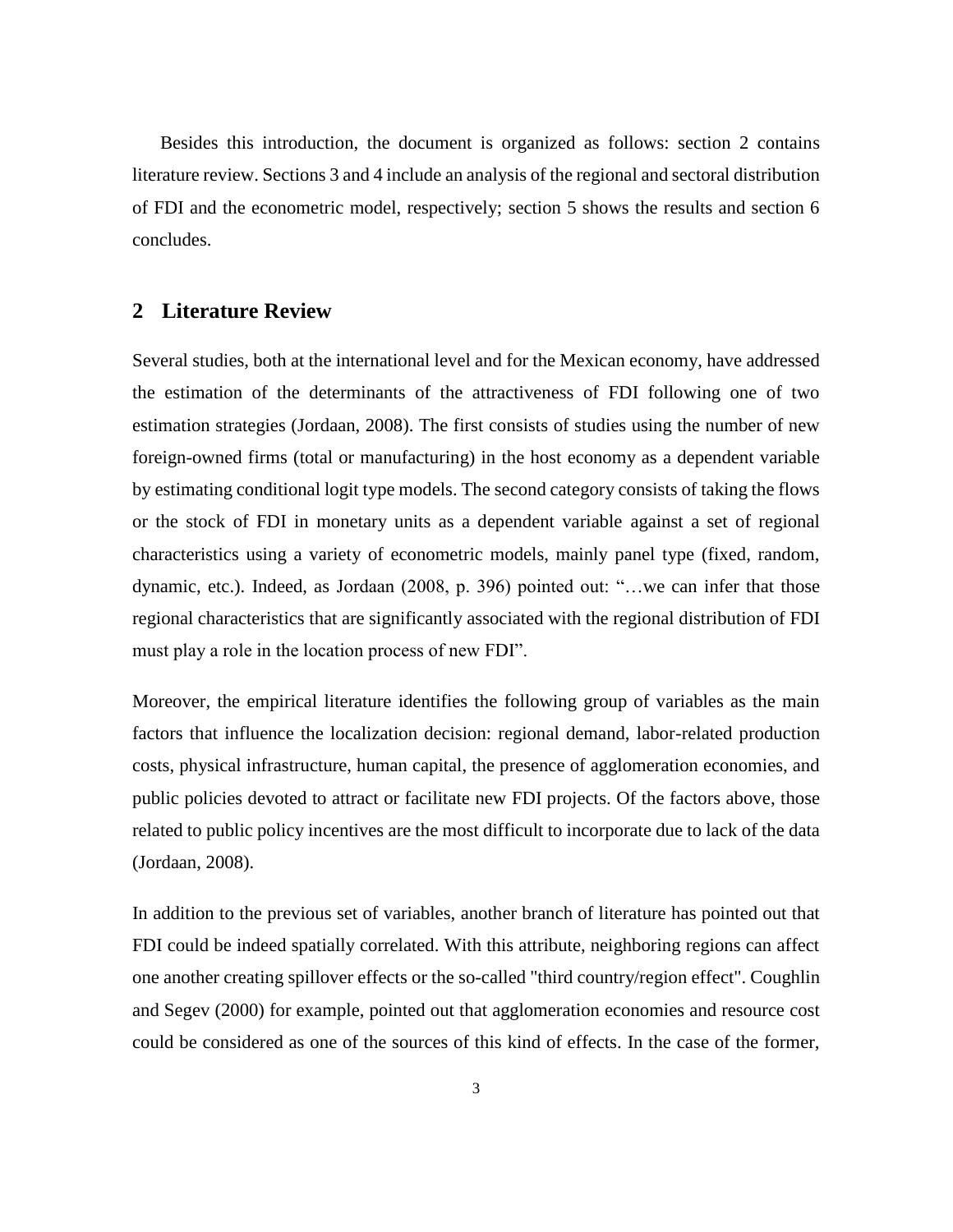agglomeration may lead to higher FDI in neighboring regions to the extent that its beneficial effects spill over provinces, transcending administrative boundaries. Concerning the latter, by raising resource costs in a region, FDI could make the cost structure in neighboring regions more attractive in relative terms.<sup>3</sup> In the next subsections, we describe the findings for the topic under consideration at international level and for the Mexican economy, respectively.

#### **2.1 International Evidence**

1

Several studies have addressed the determinants of FDI attraction at a regional level. For the case of advanced economies, by applying a conditional logit model at state level for the United States for 1981-1983, Coughlin et al. (1991) found that, on one hand, agglomeration, road infrastructure, per capita income and manufacturing density have a positive impact on FDI, as well as higher unemployment rates and (surprisingly) unionization rates. On the other hand, wages have a negative impact, while incentive policies have two effects: high state tax rates impact negatively, while expenditures affect positively in order to attract FDI. In another study for the United States, Bobonis and Shatz (2007) find similar results for agglomerations (of foreign-owned property, plant, and equipment) and state policies, particularly targeted policies like unitary taxation and state foreign offices during the 1985- 1999 period employing dynamic panel techniques. In the case of the United Kingdom, Hill and Munday (1992), through the estimation of pooled OLS during 1980-1989, find that both financial incentives and access to markets are important determinants of the regional distribution of new FDI projects.

Crozet et al. (2004) analyze location choice for FDI firms in France during 1996-2005 period using conditional logit models, finding a strong effect on agglomeration as a determinant of location, and, on the other hand, little evidence in favor of public policy intervention through

<sup>3</sup> In the context of a formal model, Hanson (1996) shows the effects of interactions between agglomerations and cost resources (wages) in the case of the garment industry in Mexico. Although the author does not consider FDI in his analysis, the model is useful to describe how external economies lead to agglomeration processes.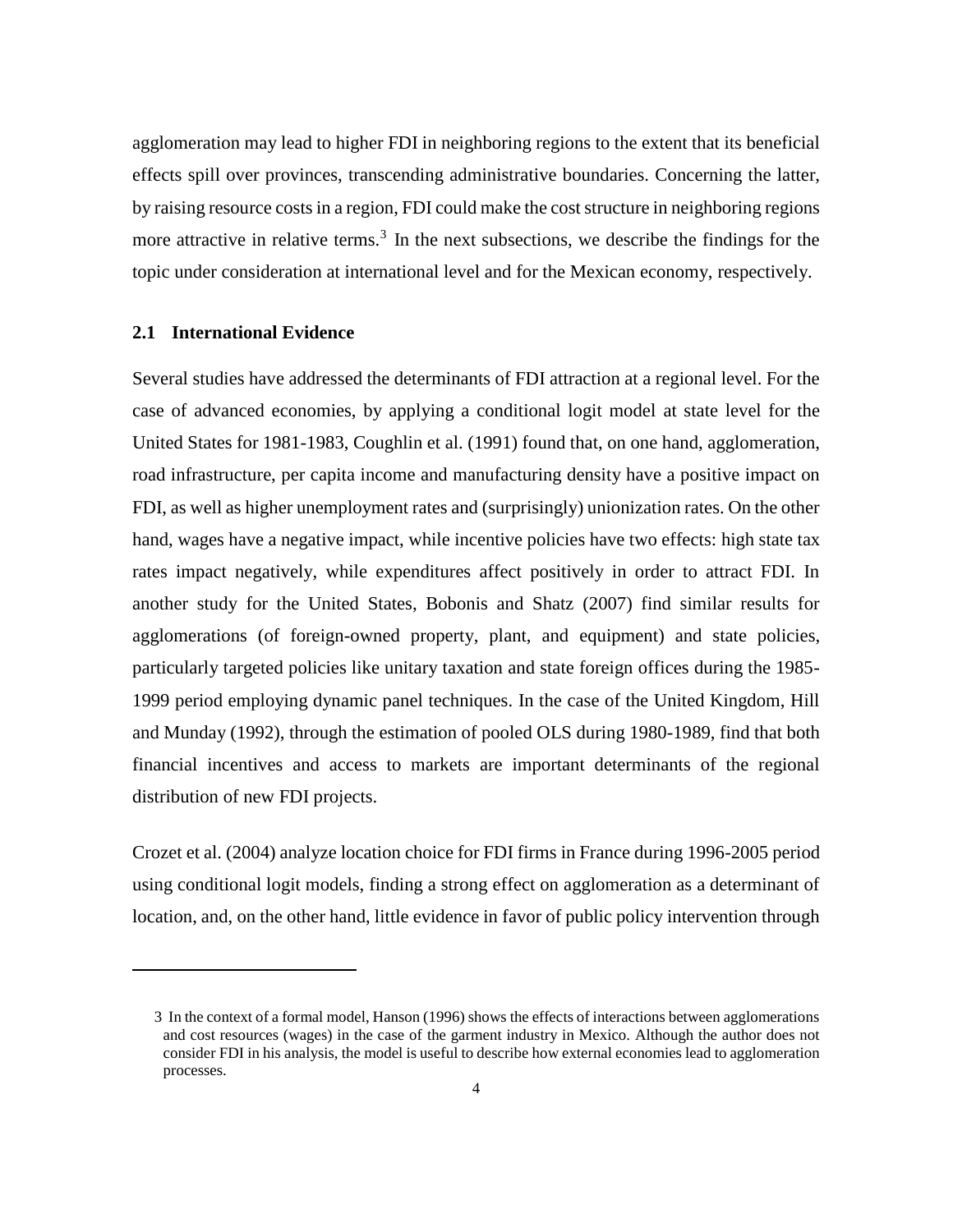fiscal incentives. For the European regions, Casi and Resmini (2014) results for the 2005- 2007 period, through the estimation of a cross section spatial lag model indicate that infrastructure, market accessibility, labor force quality, governance, and agglomeration exert a positive impact on attracting FDI. Moreover, they find a positive spatial effect. Jones and Wren (2016), in the case of Great Britain, find different patterns of allocation between sectors using Markov-transition matrix between 1996 and 2005. In particular, they find that services, in general, differ from the location process of manufacturing, including those forward-linked to manufacturing industries.

Concerning emerging economies, Coughlin and Segev  $(2000)^4$ , using a cross section spatial error model (SEM) to analyze cumulative FDI distribution across Chinese provinces for the 1990-1997 period, find that the domestic market, productivity indicators, and location in coastal regions have a positive impact on FDI. Wages and illiteracy rates, on the other hand, are negatively correlated with FDI, while the effect of infrastructure is ambiguous (not statistically significant). Concerning to the spatial process, they find that a region's FDI is positively associated with FDI into neighboring regions, through the error term. Furthermore, and for the Chinese regions too, Cheng and Kwan (2000) find similar results for wages, regional GDP, and infrastructure in the period 1985-1995 with dynamic panel methodologies. Moreover, attracting policies for FDI (number of special economic zones) has a positive impact, while there is no clear impact of the variable human capital.

For Turkey regions, with a conditional logit for a cross section with 1995 data, Deichmann et al. (2003) find that agglomeration, depth of local financial markets, human capital, and coastal access dominate location decisions of FDI. Likewise, no evidence is found that public investment is successful in attracting firms to particular regions. Ledyaeva (2009) analyzes the distribution across Russian regions of the cumulative FDI through the 1995-2005 period by applying a cross section spatial autoregressive model. Using this methodology, she finds

<u>.</u>

<sup>4</sup> According to Blonigen et al. (2007), this was the first study to use spatial econometric techniques to examine FDI behavior.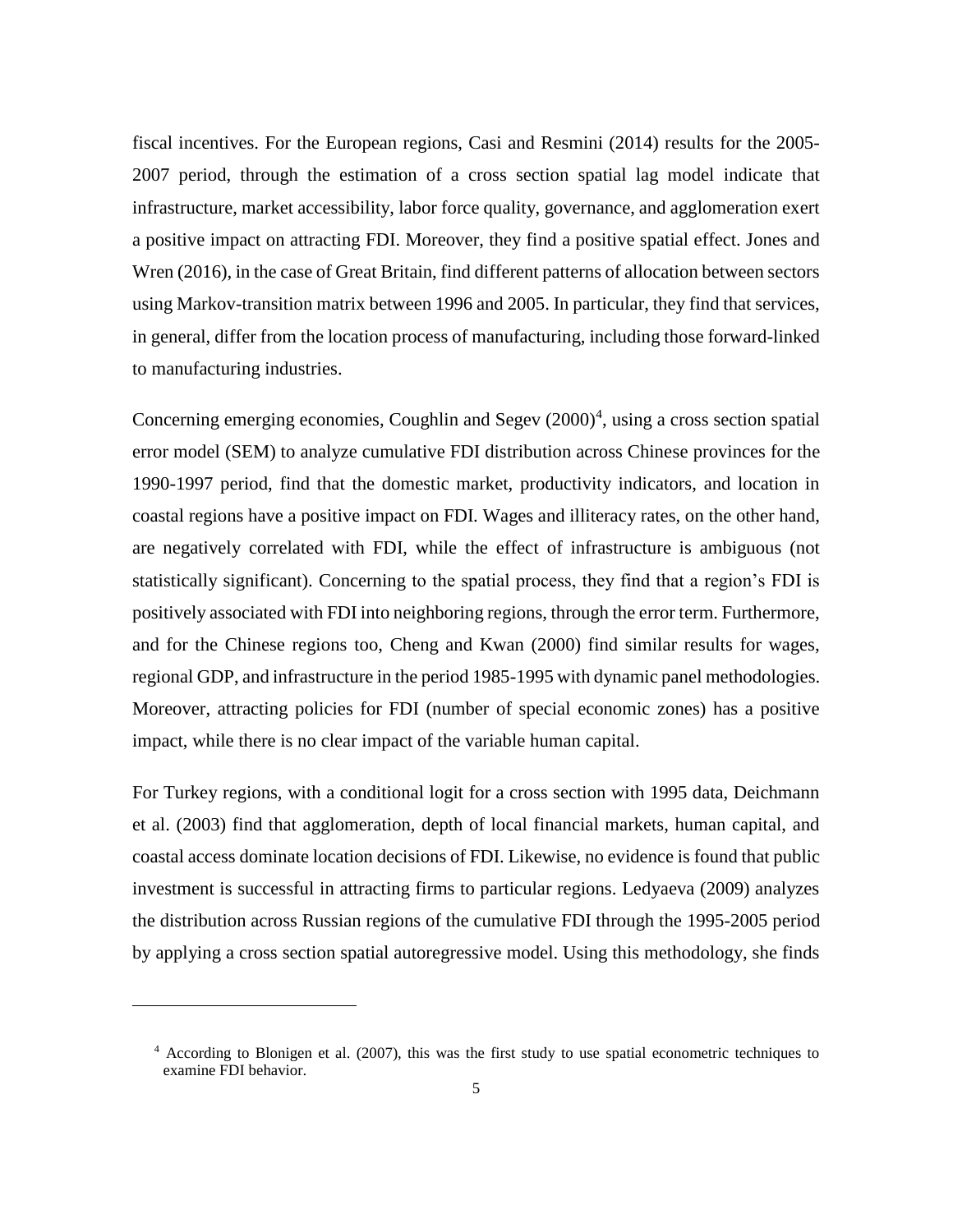evidence of a negative spatial association (regions compete with each other for FDI), and a positive impact of infrastructure (number of ports), the access to fuel and regional GDP. On the other hand, FDI is negatively correlated with political risks.

In the Indian case, and employing cross section logit and count-data models for the 1991- 2005 period, Mukim and Nunnenkamp (2012) results indicate that economies of agglomeration (presence of foreign firms of the same nationality) have a positive impact on FDI, as well as the variables of education and infrastructure, with an ambiguous impact on the variable of wages. Moreover, with the same logit-type methodology, Lee and Hwang (2014) establish, for the case of Korea, the existence of a network of FDI firms and a backward linkage relationship with local upstream firms. Also, they find entirely different location patterns between high and low-tech industry groups in the 1998-2005 period using nested logit models. Finally, for the Czech Republic, Schäffler et al. (2016) analyze the distribution of 3,984 projects of German FDI across Czech regions using a Poisson countdata model, findings size market (GDP), agglomerations and distance to German headquarters as the main determinants of attraction.

#### **2.2 The Mexican Case**

According to our literature review, for the Mexican case, only four studies have analyzed FDI determinants at a subnational level. Mollick et al. (2006), with panel econometrics techniques (both static and dynamic) during 1994-2001, found a significant impact of infrastructure and agglomeration (measured as the participation of manufacturing GDP over total) on total FDI. Jordaan (2008), on the other hand, found a significant effect of agglomerations, wages, infrastructure and human capital as determinants of total FDI for the period 1989-2006. Moreover, in the case of maquiladora sector (proxied by maquiladora employment, since FDI flows for this sector were unavailable), infrastructure has no impact, while agglomerations emerge as the main determinant of attraction.

Jordaan (2012) applied a conditional logit in order to analyze spillover effects from agglomerations economies and state GDP on the location choice of new manufacturing firms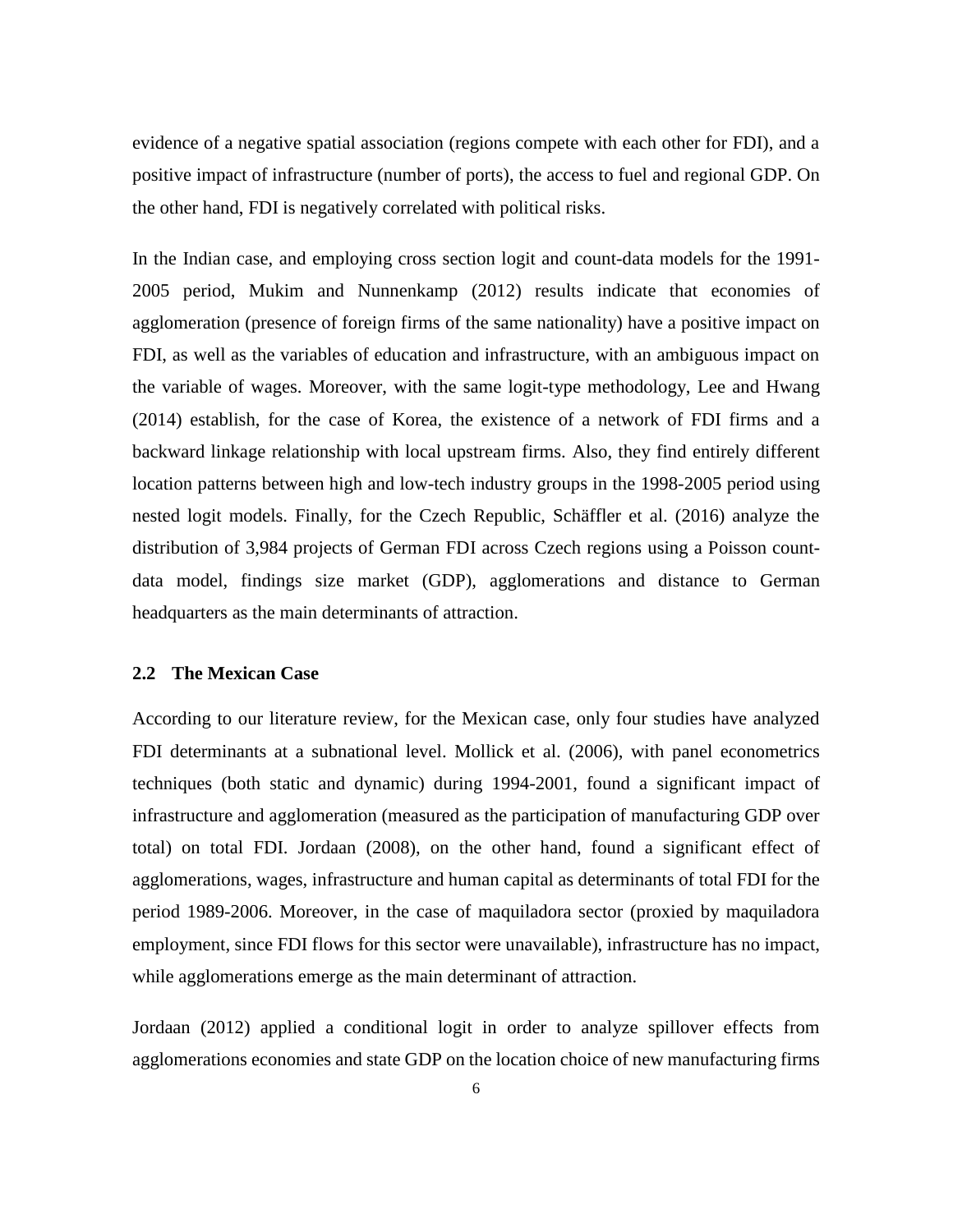between 1994 and 1999, finding only a spatial effects in the case of agglomeration variable. Finally, by applying a spatial autoregressive model (SAR) to a panel of total FDI stocks for the 1994-2004 period, Escobar Gamboa (2013) finds the expected effects for regional GDP, human capital and delinquency rate (negative) as determinants of attraction, while observing an ambiguous effect on infrastructure. Furthermore, the spatial spillover is positive and significant (and robust to different spatial weight matrix specifications). However, his analysis does not separate direct and indirect effects, leading to an incomplete measure of variable impacts (LeSage and Pace's, op. cit.).

It is worth to mention that in methodological terms, Escobar's paper is the most closely related to our study. The difference is that we rely on an improved data from FDI, we restrict our attention to the manufacturing sector, we apply a broader discussion regarding employed spatial econometrics techniques and we do report the impacts on their appropriate measures (direct and indirect effects).

## **3 FDI Regional and Sectoral Distribution**

<u>.</u>

A recent change of methodology allows for an improvement in the location of the quarterly flows (in millions of current dollars) of FDI among Mexican states. In 2015, the Ministry of Economy in Mexico adjusted the general criteria in order to improve the geographic destination of the investment, which now involves a close relationship between businesses and the Ministry in order to define the exact place of investment. Moreover, in cases where businesses cannot identify the place, the Ministry assigns the location based on the previous data. Now, the data improvement reflects the place where the investment is channeled, not just the fiscal address of the recipient business (mainly in Mexico City).<sup>5</sup> The new

<sup>5</sup> See "Sintesis Metodológica Sobre la Contabilizacion de los Flujos de Inversion Extranjera Directa hacia México", Ministry Ministry of Economy Mexico", Research Ministry of Economy Ministry of Economy News [http://www.gob.mx/cms/uploads/attachment/file/59194/](http://www.gob.mx/cms/uploads/attachment/file/59194/%20Metodologia_para_la_elaboracion_de_las_cifras_sobre_los_flujos_de_IED.pdf)  Metodologia para la elaboracion de las cifras sobre los flujos de IED. [pdf](http://www.gob.mx/cms/uploads/attachment/file/59194/%20Metodologia_para_la_elaboracion_de_las_cifras_sobre_los_flujos_de_IED.pdf)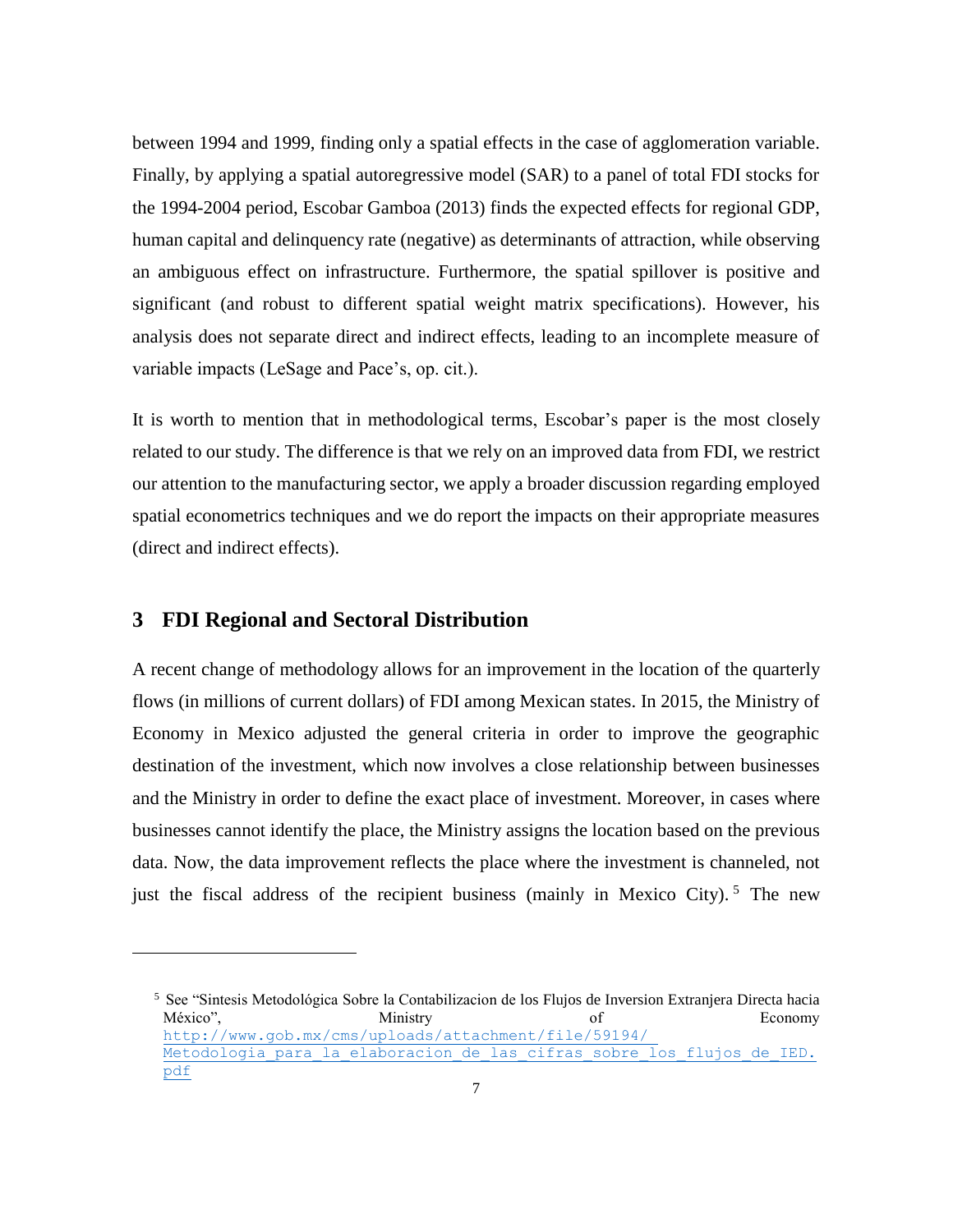methodology revises data back to 1999 and corrects the placement of the investment. This database is available at state level by country of origin and economic sector according to the North American Industry Classification System (NAICS) on a quarterly basis.

According to this new information, between 1999 and 2015 on average almost a half of FDI flows went to the manufacturing sector (figure 1, panel a). Inside manufacturing, transportation equipment absorbs, on average, one-quarter of the manufacturing FDI, followed by beverage and tobacco manufacturing (figure 1, panel b). Furthermore, manufacturing FDI follows a similar pattern of total FDI (the 2013 peak corresponds to an important acquisition in the beverage sector since Belgium group AB InBev acquired Grupo Modelo for 20 billion dollars, figure 2); the exception is the transportation equipment sector (mainly of automobile investments), which has triplicated its flows in the 2011-2015 period.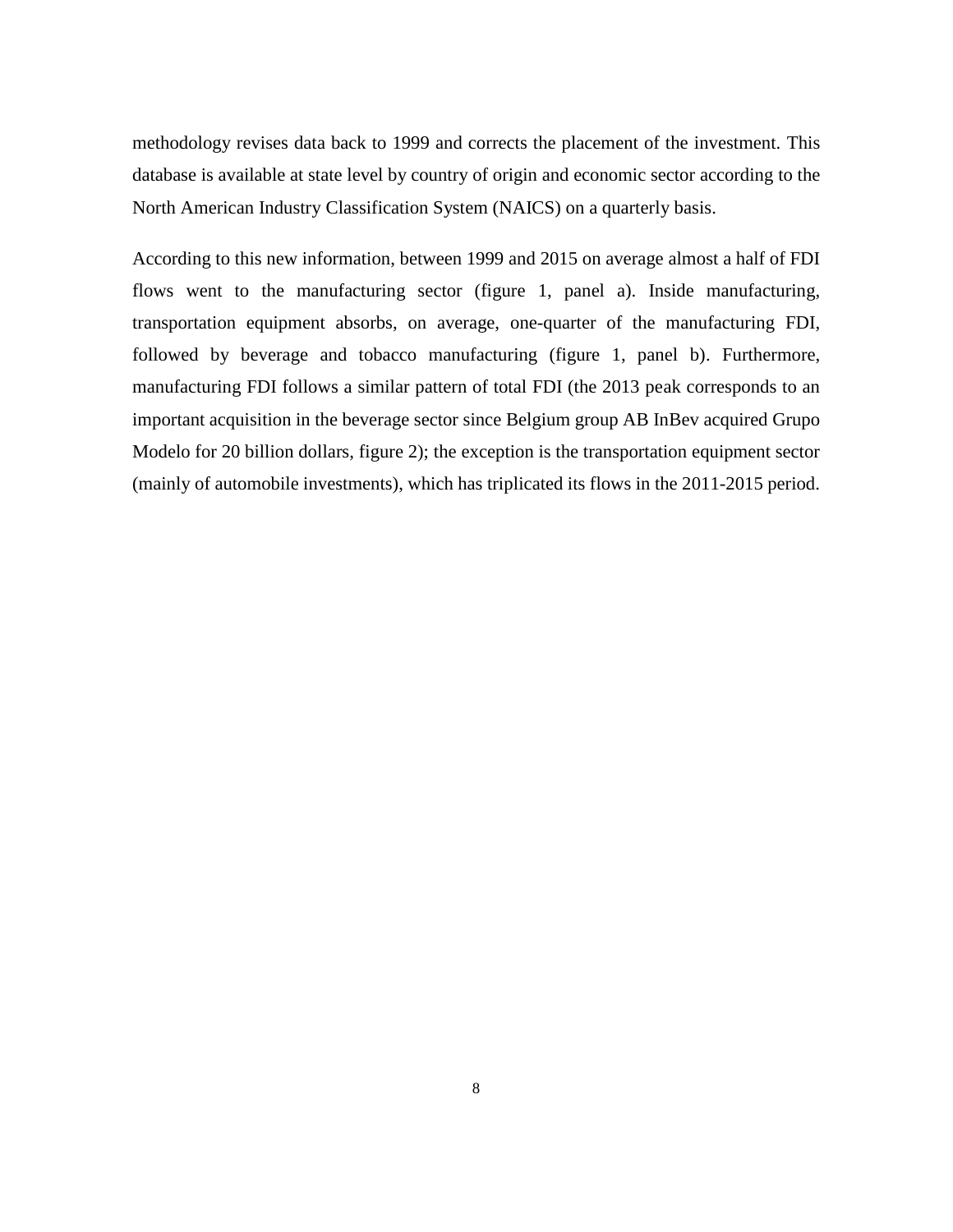

Figure 1: Evolution of the Manufacturing and non-manufacturing FDI by subsector (NAICS), 1999 – 2015 (percentages)





Source: Own calculations based on Ministry of Economy information.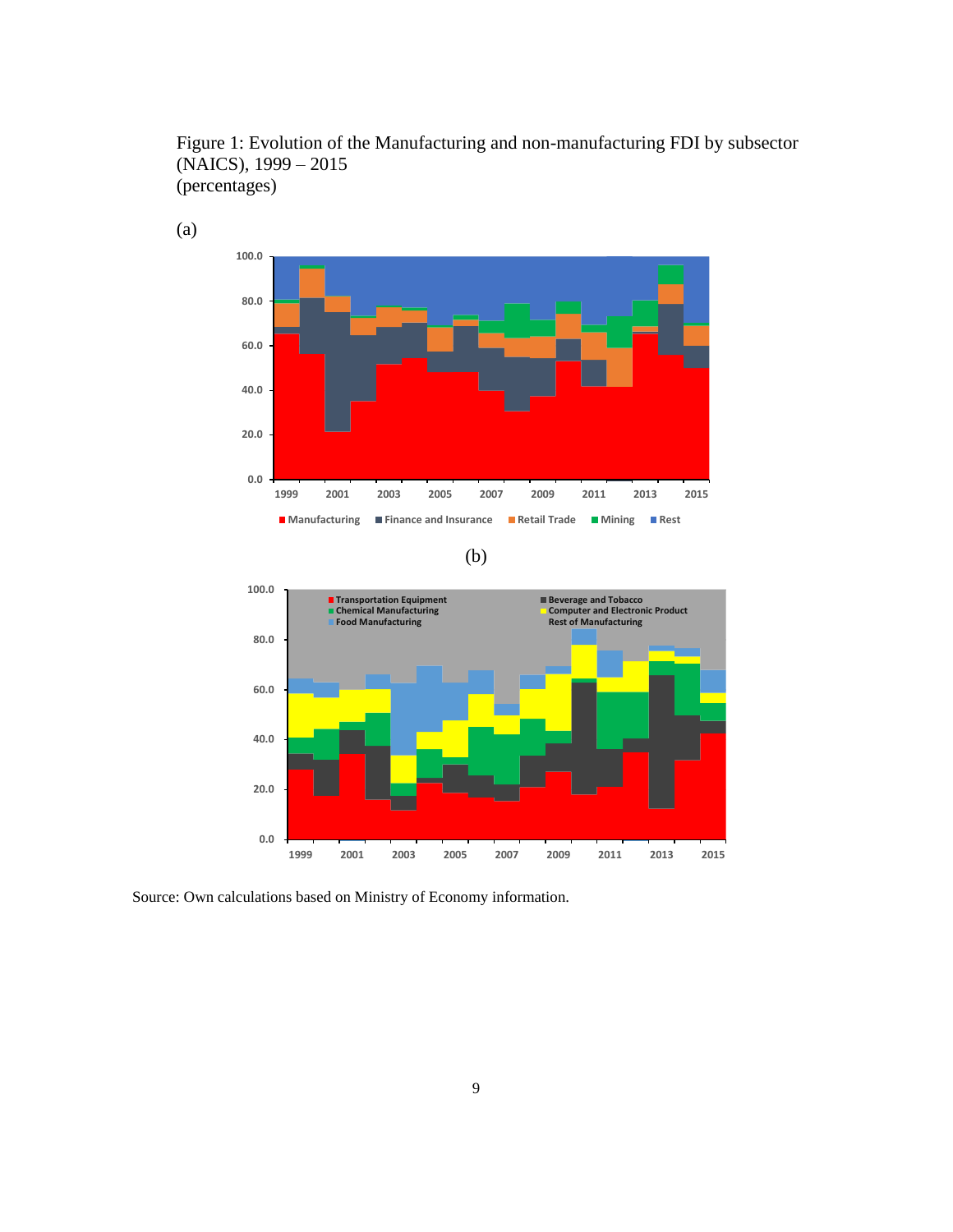Figure 2: Evolution of Total FDI, Manufacturing and Transport Equipment: 1999- 2015



Source: Own calculations based on Ministry of Economy information.

<u>.</u>

Breaking into a regional distribution of Manufacturing FDI (figure 3)<sup>6</sup>, we considered the accumulated flows of FDI among Mexican states and divided them into two periods: 1999- 2007 (pre Great-Recession era) and 2008-2015 (post- Great-Recession era). In 1999-2007 the Northern region was the main recipient (44.9 percent), followed by the Central one (37.2 percent), the North-Central region (13.7 percent) and the Southern region (4.1 percent). In 2008-2015, the Northern region lost participation of FDI concerning the previous period (9.3 percentage points). Meanwhile, the Southern and North-Central regions experimented increases in their relative participation (4.1 and 5.3 percentage points, respectively), while the Central one maintained its relative participation.

<sup>6</sup> For descriptive surposes exclusively, we follow the regional classification of Banco de México -see Regional Economic Report: **Northern:** Baja California, Sonora, Chihuahua, Coahuila, Nuevo Léon and Tamaulipas; **North-Central:** Aguascalientes, Baja California Sur, Colima, Durango, Jalisco, Michoacán, Nayarit, San Luis Potosi, Sinaloa and Zacatecas; **Central:** Mexico City, State of Mexico, Guanajuato Hidalgo, Morelos, Puebla, Queretaro and Tlaxcala; and **Southern:** Campeche, Chiapas, Guerrero, Oaxaca, Quintana Roo, Tabasco, Veracruz and Yucatán.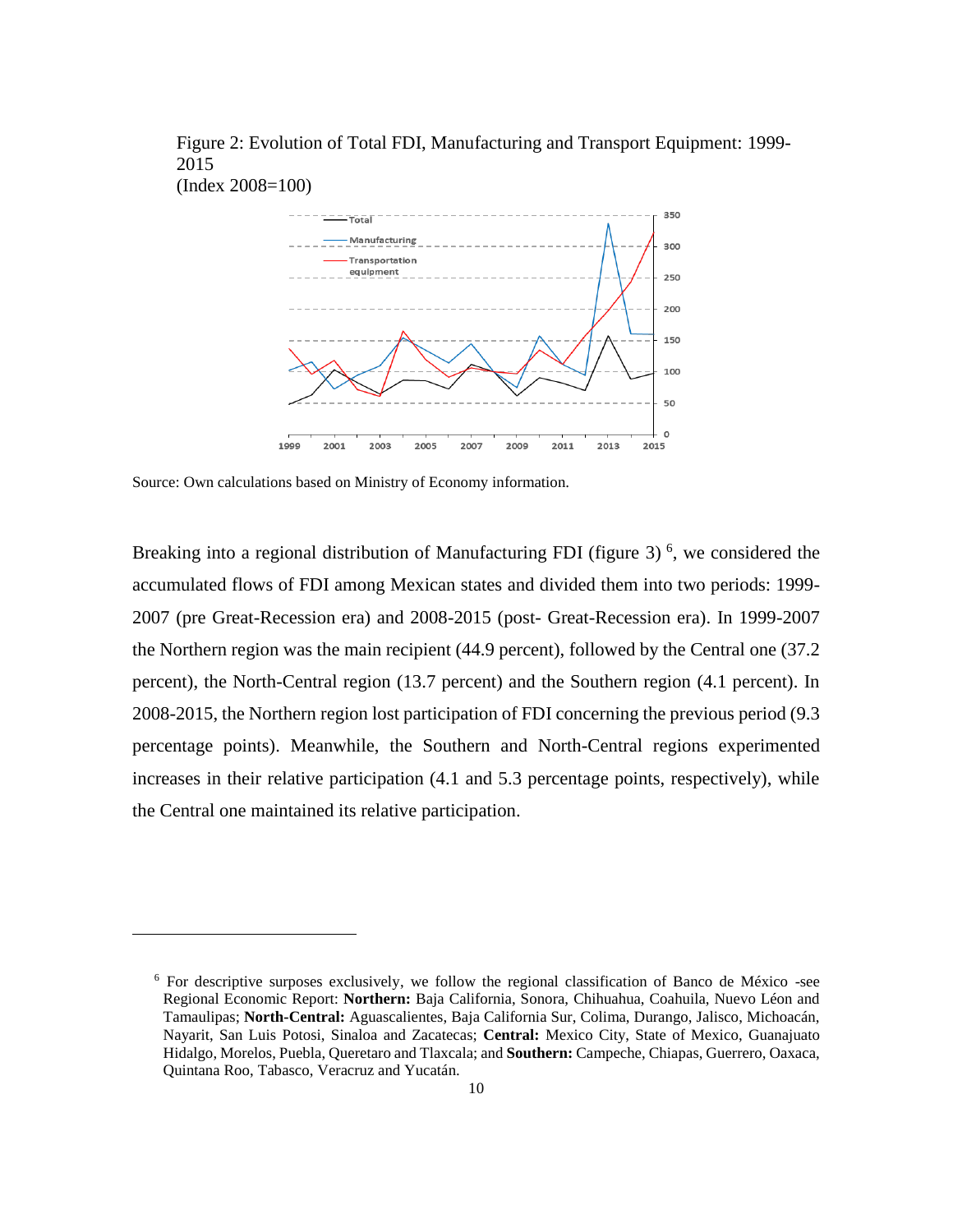Figure 3: Evolution of Regional Participation in FDI Total Manufacturing Sector: 1999-2015 (Percentages)



Source: Own calculations based on Ministry of Economy information.

Within each region, and searching for further evidence of geographical pattern of FDI, in the first subperiod (see figure 4, panel a), the Northern region states like Nuevo Leon (14.9 percent), Chihuahua (10.0 percent) and Baja California (8.2 percent) were the highest recipients of FDI. In the Central regions, Mexico City (13.9 percent) and its neighbor State of Mexico (11.2 percent) concentrated the accumulated FDI. In the North-Central and Southern regions, Jalisco (5.9 percent) and Veracruz (1.6 percent) were the principal destinations of FDI in the Manufacturing sector.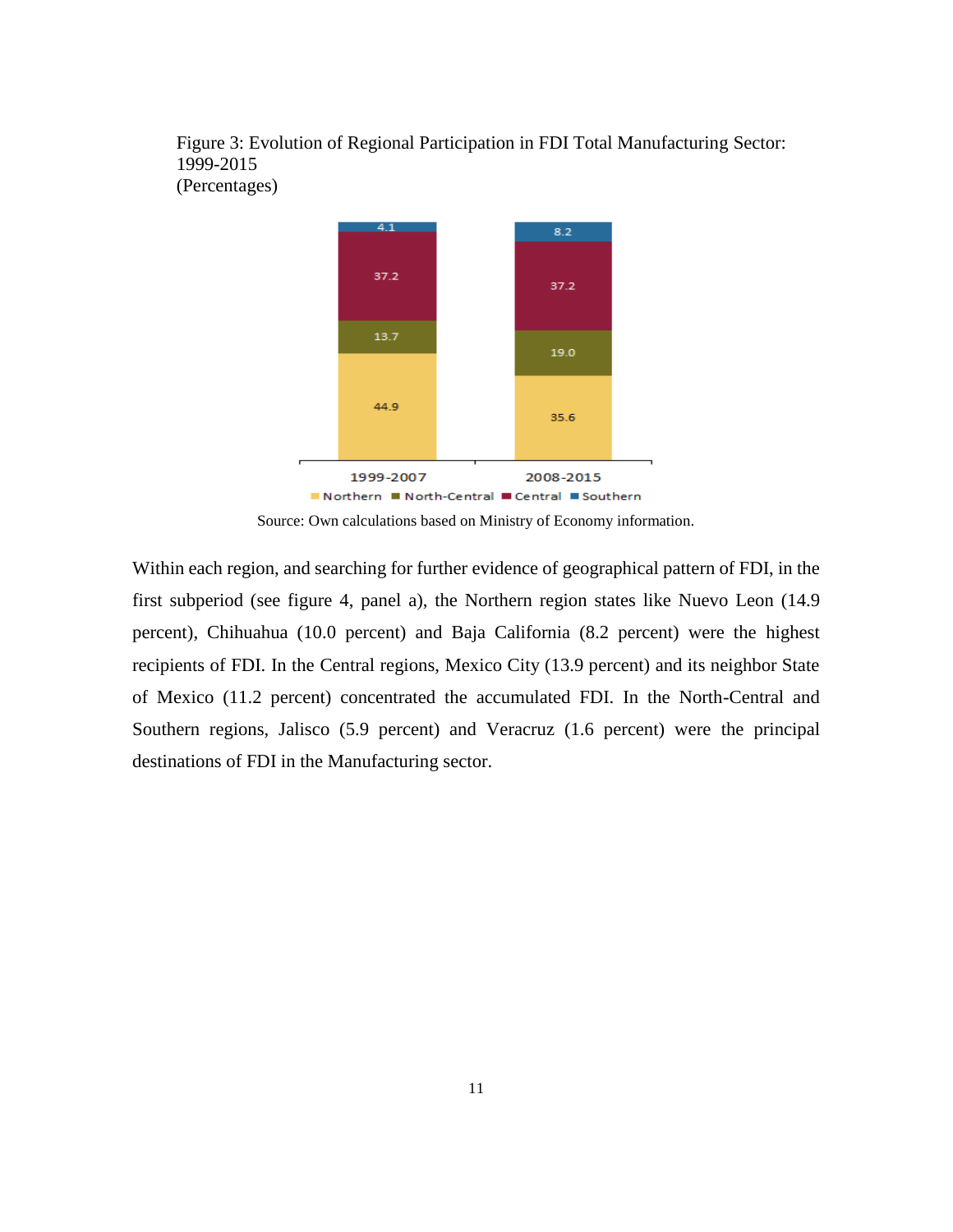Figure 4: Accumulated Flows of Manufacturing FDI by State as a percentage of the total



(c) Change in the Participation of the Accumulated FDI between 1999-2007 and 2008-2015

(percentage points).



Source: Own calculations based on Ministry of Economy information.

In the second period (2008-2015) -see Figure 4 panel b-, in the Northern region Nuevo Leon (10 percent) continued as the main receiving entity, followed by Chihuahua and Baja California (8.1 and 5.6 percent, in that order). In the center, the State of Mexico became the main receiving entity (11.0 percent), followed closely by Mexico City (10.3 percent). The former in a context in which the Central region, as a whole, maintained its share, and entities such as Guanajuato (5.4 percent) and Queretaro (4.1 percent) increased their relative share of total FDI. For the North-Central region, Jalisco and San Luis Potosi were the main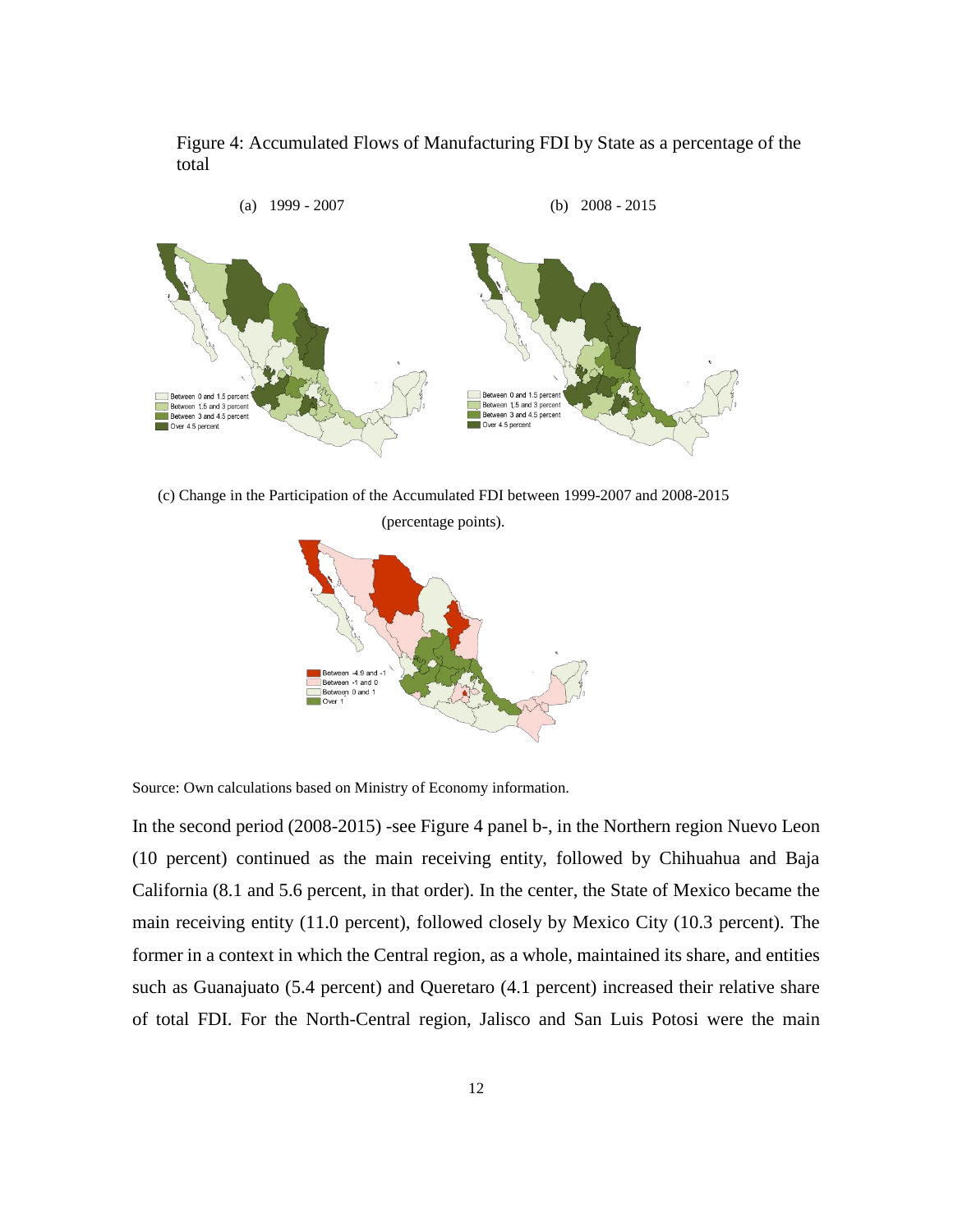receiving entities (7.6 and 3.5 percent, respectively). In the South, Veracruz (4.4 percent) continued as the principal recipient of manufacturing FDI in that region.

Figure 4 panel c shows the change in the participation of the entities, in percentage points (p.p.), on the accumulated flows of manufacturing FDI between the two sub-periods considered. The entities that appear in green are the ones that registered a positive variation, whereas those that appear in red registered negative variations. As mentioned, some entities located in the Central regions increased their participation during the period considered, in particular, Guanajuato and Queretaro in the Central (1.9 p.p. each), and Jalisco, Zacatecas (1.6 p.p. each) and San Luis Potosi (1.5 p.p.) in the North-Central.

In contrast, in the Northern region, only Coahuila increased its participation (0.7 p.p.), while in the Southern region Veracruz presented the greatest positive variation (2.8 p.p.). Thus, given the global crisis and its consequences on the external demand, the location of foreign investment in manufacturing sector seems to be, in part, directing more towards the Central regions, which are relatively more linked to the domestic market. It is important to mention that part of this behavior also reflects the fact that a significant fraction of this investment has been directed to the automotive sector, being located mainly in the Central regions.<sup>7</sup>

## **4 Model**

<u>.</u>

In order to estimate the impact of states' characteristics over the FDI flows during the period 1999-2015, we use a panel data approximation. We started with a standard fixed effects panel estimation in order to take into account unobserved states' individual characteristics  $(\alpha_i)$  that can potentially bias our results.

$$
\ln(FDI_{i,t}) = \alpha_i + \beta X_{i,t} + \varepsilon_{i,t} \tag{1}
$$

<sup>7</sup> As Sturgeon and Van Biesebroeck (2010) pointed out, the 2008-2009 global crisis accelerated pre-crisis trends towards a greater importance of the automotive industry in developing and emerging economies.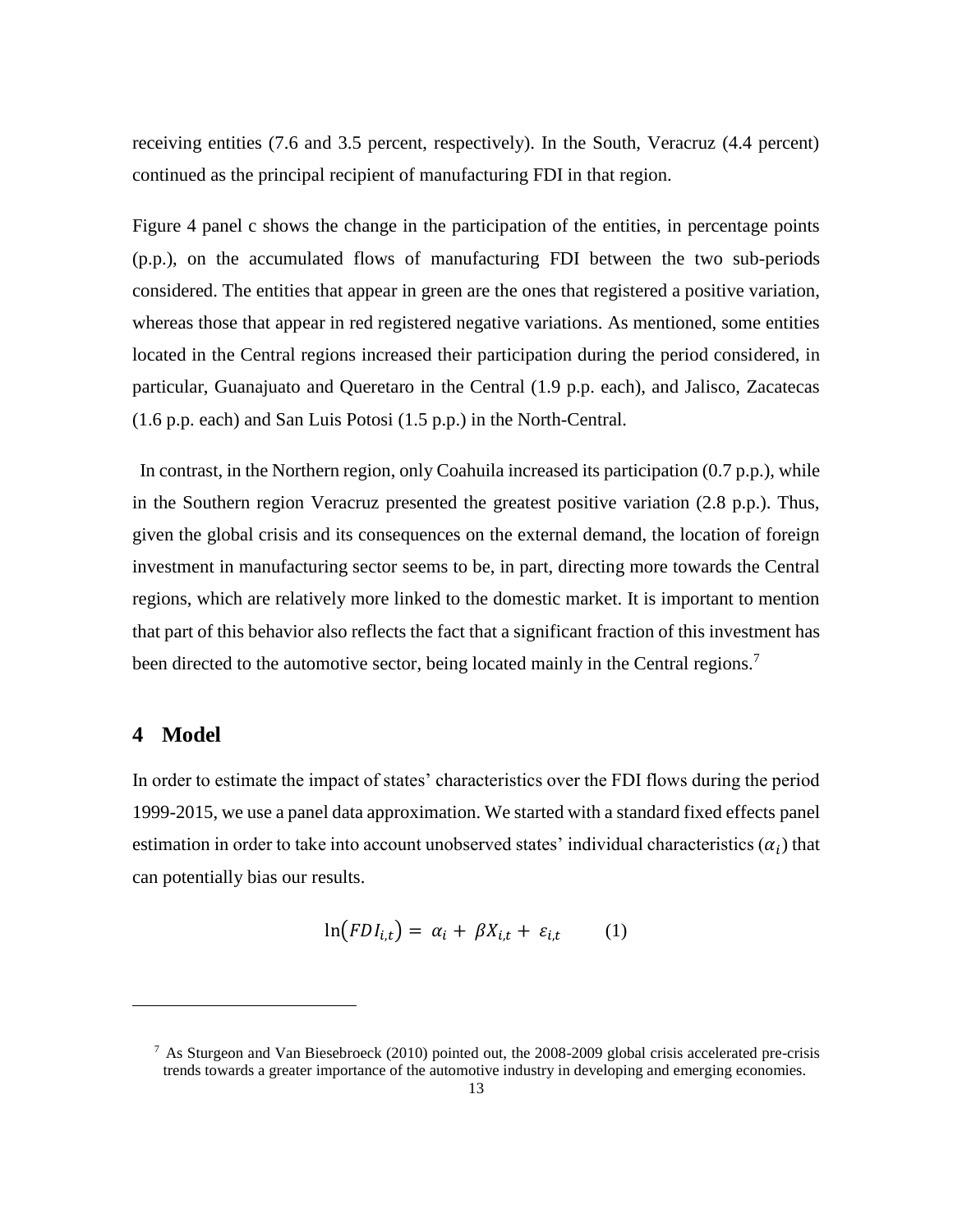$$
\varepsilon_{i,t} \sim N(0, \sigma^2 I_n)
$$

Where  $\ln(FDI_{i,t})$  are the flows of Manufacturing Foreign Direct Investment across states i in millions of constant 2008 pesos at year  $t$ .<sup>8</sup>

 $X_{i,t}$  is a matrix of control variables, that takes into account cost-oriented variables and performance-oriented variables like:

- Total GDP, as a measurement of the size of the host market. This variable was measured in constant millions of pesos (2008 base) excluding oil-related activities and in natural logarithms.
- Average years of schooling among the population of 15 years or older as a measurement of human capital, in logs.
- As a measure of agglomeration economies, we use the ratio of formal workers in the manufacturing sector with respect to the total.
- Fiscal margin, measured as a percentage of unconditioned revenues (federal transfers "*participaciones"* and own revenue, such as taxes and rights). This is a measurement of the budget capacity of the state in order to give fiscal preferences to potential future investments. It is expected that a state with less fiscal capacity cannot distract revenue to attract new investments via fiscal incentives.<sup>9</sup>
- Crime, measured as intentional homicides per 10,000 inhabitants, in logs.

<u>.</u>

<sup>8</sup> The data from the Ministry of Economy (*Secretaría de Economía*) are expressed in millions of current dollars. For the conversion, we use the nominal peso/dollar exchange rate (*fix*), and the GDP deflator (2008 base) to convert the data in millions of constant pesos. We also considered this variable in millions of constant dollars; however this did not change the results obtained below.

<sup>9</sup> In Mexico, states' public finances are highly dependent on federal transfers (Hernandez-Trillo and Jarillo-Rabling, 2008). According to INEGI, on average, the sources of own revenue across federal entities account for only 10 percent of the total.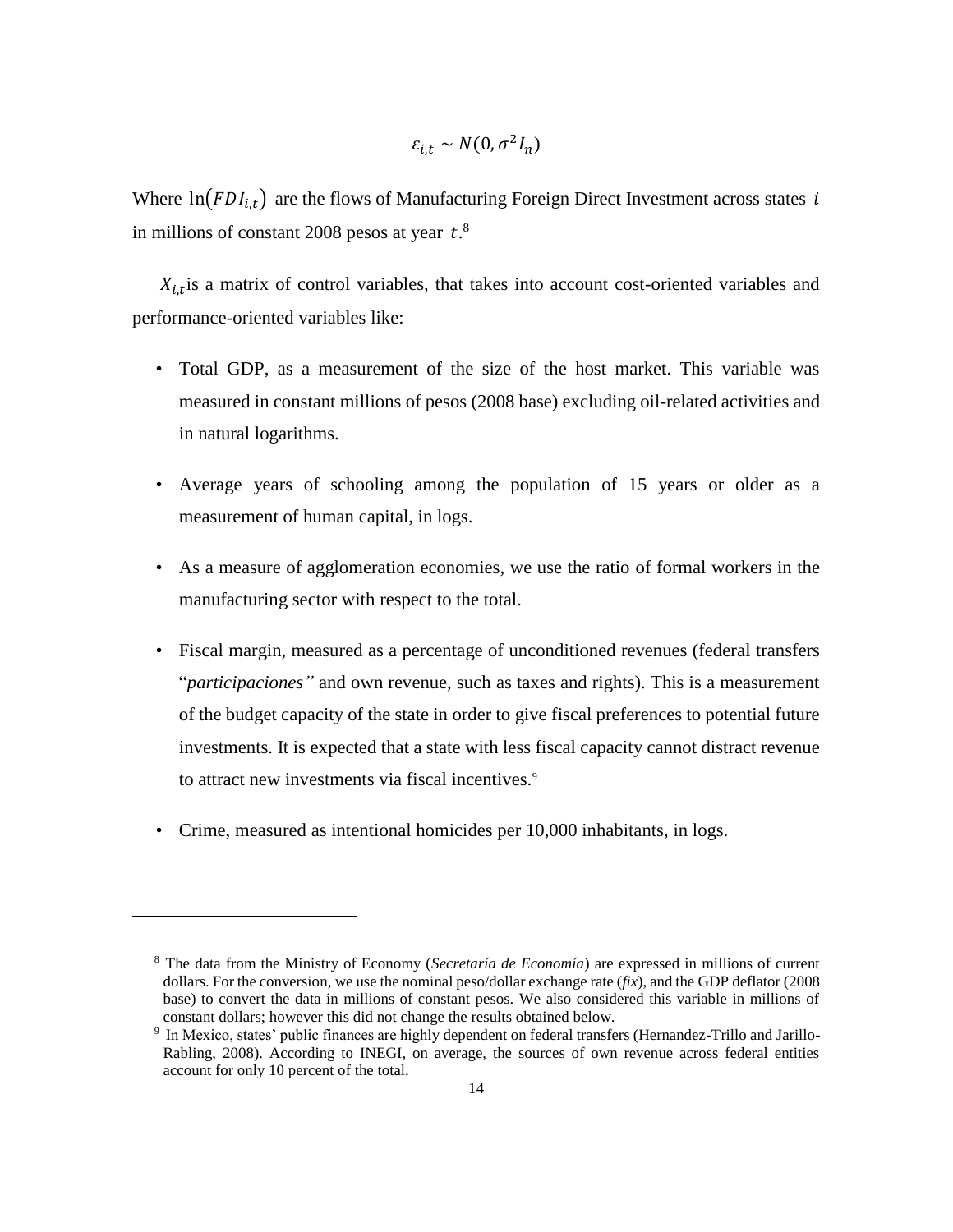- Infrastructure, measured by the telephone density for every 100 inhabitants, in logs.
- Wages, measured as the deviation of the daily wage reported to the social security in pesos (real terms) of each state relative to the national average.<sup>10</sup>
- Real exchange rate, Mexican pesos per dollar, in order to capture external time shocks that are common to all states, in logs.

Moreover, except for crime and wages, we expect a positive impact of these variables on FDI, the dependent variable. Regarding the source of the variables, INEGI is the source of most of them (the Mexican official statistics agency, in its publication "Statistical and Geographical Yearbook by State", *Anuario Estadístico y Geográfico por Entidad Federativa*). Only fiscal margin and wages were obtained from the Mexican Ministry of Finance (*Secretaría de Hacienda y Crédito Público*) and Ministry of Labor (*Secretaría del Trabajo y Previsión Social*), both at State level.

To take into account the Market Potential variable (i.e. the size of the market in neighbor states, measured as the spatially lagged log of the gross domestic product, see Blonigen et al. 2007) we estimate a Spatial Externalities Model (SLX):

$$
ln(FDI_{i,t}) = \alpha_i + \beta X_{i,t} + \theta W ln(GDP_{i,t}) + \varepsilon_{i,t} \quad (2)
$$

$$
\varepsilon_{i,t} \sim N(0, \sigma^2 I_n)
$$

Also, to capture the potential spillover effect of FDI on neighbors, we include a Spatial Durbin Model (SDM) into the analysis. This model takes into account the spatially lagged dependent variable  $Wln(FDI_{i,t})$ <sup>11</sup> and the spatially lagged GDP (Market Potential) and is

<u>.</u>

<sup>&</sup>lt;sup>10</sup> The wage for the manufacturing sector exclusively at the state level only was not available. Furthermore, table A.1 in the appendix shows the descriptive statistics of the variables.

 $11$  The matrix W quantifies the spatial connection between regions. In the present case, under the "queen" contiguity" principle, that is, one entity is considered to be neighboring to another only if they share a common border. The matrix is binary and takes the value of 1 if the entities share border and zero otherwise. Additionally, the elements of the main diagonal of W are equal to zero per construction. For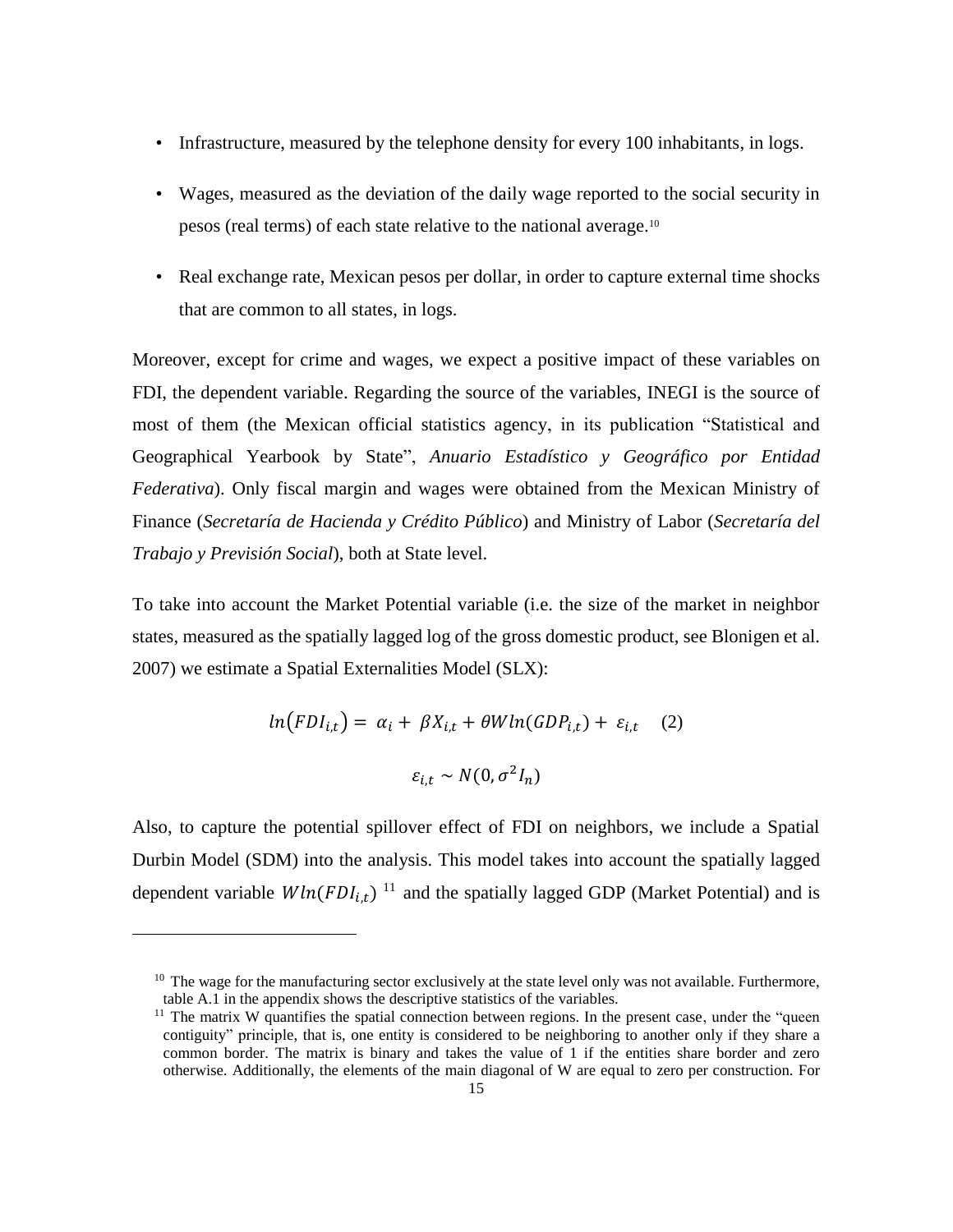estimated by Maximum Likelihood (ML) and Generalized Method of Moments (GMM). Failing to include the spillover effect of FDI, and/or the Market Potential<sup>12</sup> into the analysis may lead to biased and inefficient estimates (LeSage and Pace, 2009).

$$
ln(FDI_{i,t}) = \alpha_i + \rho Wln(FDI_{i,t}) + \beta X_{i,t} + \theta Wln(GDP_{i,t}) + \varepsilon_{i,t} \tag{3}
$$

$$
\varepsilon_{i,t} \sim N(0, \sigma^2 I_n)
$$

Hence, the SDM allows us to:

<u>.</u>

- 1.Estimate if FDI allocation decisions may result in a reduced participation in neighbor states, leading to a "race to the bottom" among states in order to secure the investment, or in a spill-over effect across states that can lead to an increase in FDI in neighbor states.
- 2. Decompose the impact of the characteristics of interest regarding direct impacts on the states or those characteristics of the neighbors (indirect effects), see below.

Since the interpretation of the parameters' estimates are different from non-spatial regression techniques and using the correct measurements is not usual in the literature of FDI, we will put emphasis on the estimations of direct and indirect effects.

According to LeSage and Pace (2009), interpreting the coefficients of the independent variables from a spatial regression, specifically Spatial Auto-regressive Model and Spatial Durbin Model, is not straightforward. In the case of OLS and non-related observations, the derivative from  $y_i$  with respect to  $x_{ik}$  is:

more details, definitions and interpretations of the spatial econometric models employed, see the sections A.3 to A.5 of the appendix.

<sup>&</sup>lt;sup>12</sup> Given that it is, somehow, correlated with another independent variable.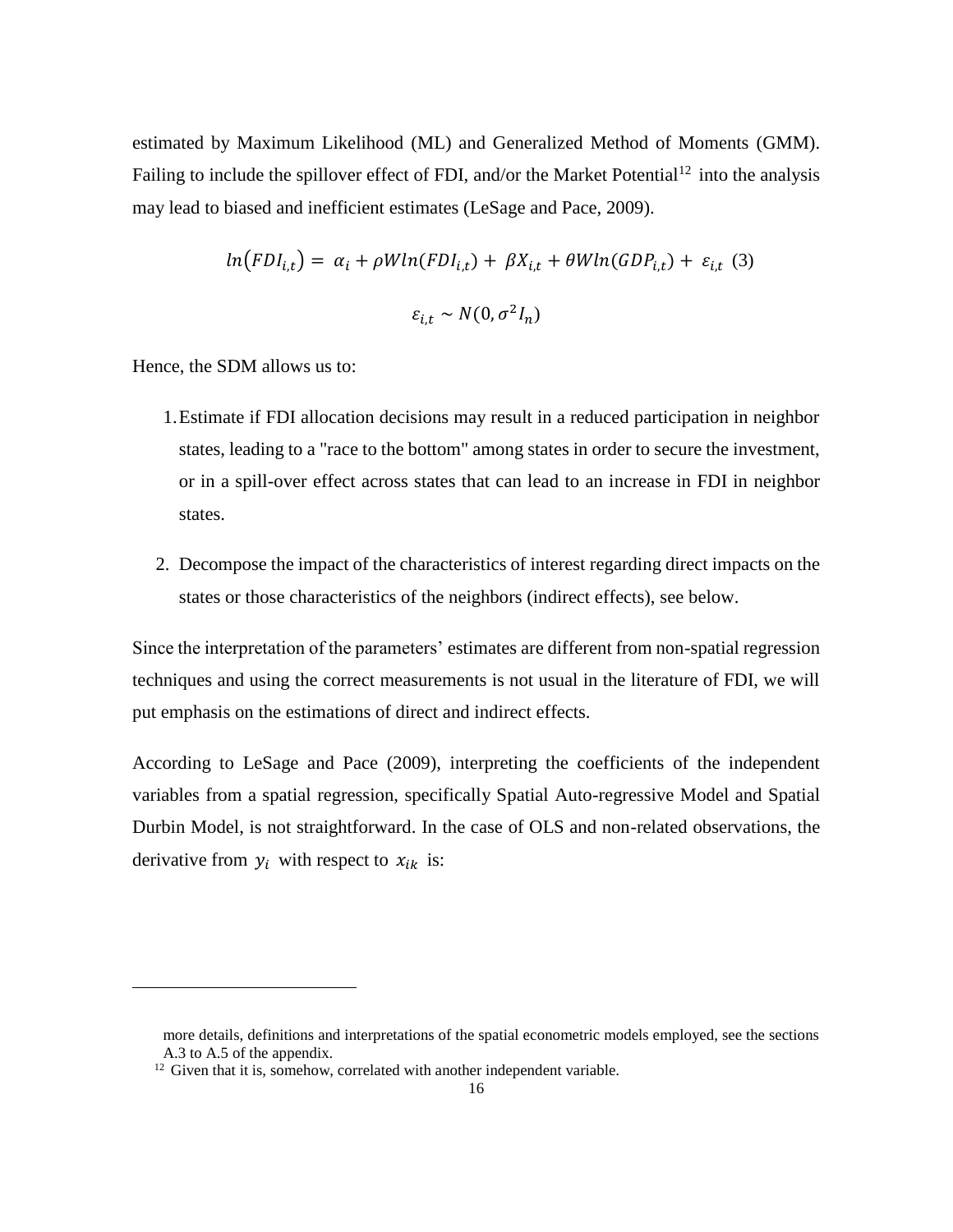$$
\frac{\partial y_i}{\partial x_{ik}} = \beta_k \qquad (4)
$$

In the case of Spatial Durbin Model, the  $\beta_k$  coefficients cannot be interpreted in the same fashion given that:

$$
\frac{\partial y_i}{\partial x_{ik}} = (I_n - \rho W)^{-1} (\beta_k + W \theta_k)
$$
 (5)

Where  $\theta$  is the coefficient for the spatial lag of the independent variable  $X_k$ , and  $\rho$  is the coefficient for the spatial lag of the dependent variable for the Spatial Auto-regressive Model, the coefficient is:

$$
\frac{\partial y_i}{\partial x_{ik}} = (I_n - \rho W)^{-1} (\beta_k)
$$
 (6)

And it is the presence of  $(I_n - \rho W)^{-1}$  that makes the cross derivatives among observations different from zero. In other words, unlike non-spatial models (and the SEM), the derivative of  $y_i$  with respect to  $x_{jk}$  may be potentially not zero. This allows the existence of spillovers effects since a small change in the observation  $j$  can affect the dependent variable in region  $i$  (LeSage and Pace, 2009).

In order to isolate these two effects (the impacts on the dependent variable for observation  $i$ given changes in  $X_{ik}$  -direct, and the impacts on the dependent variable for observation  $i$ given changes in  $X_{jk}$ , -indirect), we used the impact calculations of Piras (2013) based on Kelejian et al. (2006) and LeSage and Pace (2009).

Furthermore, *W* is a panel, row-standardized contiguity neighbor weight matrix, *ρ* is the spatial auto-regressive coefficient that measures the spatial relationship of FDI of neighbor states.

According to Regelink and Elhorst (2015) and the definitions provided by Escobar (2013) if  $\rho = 0$  and  $\theta_{\ln(GDP)} = 0$  we are in the presence of *horizontal FDI*, and the estimation of an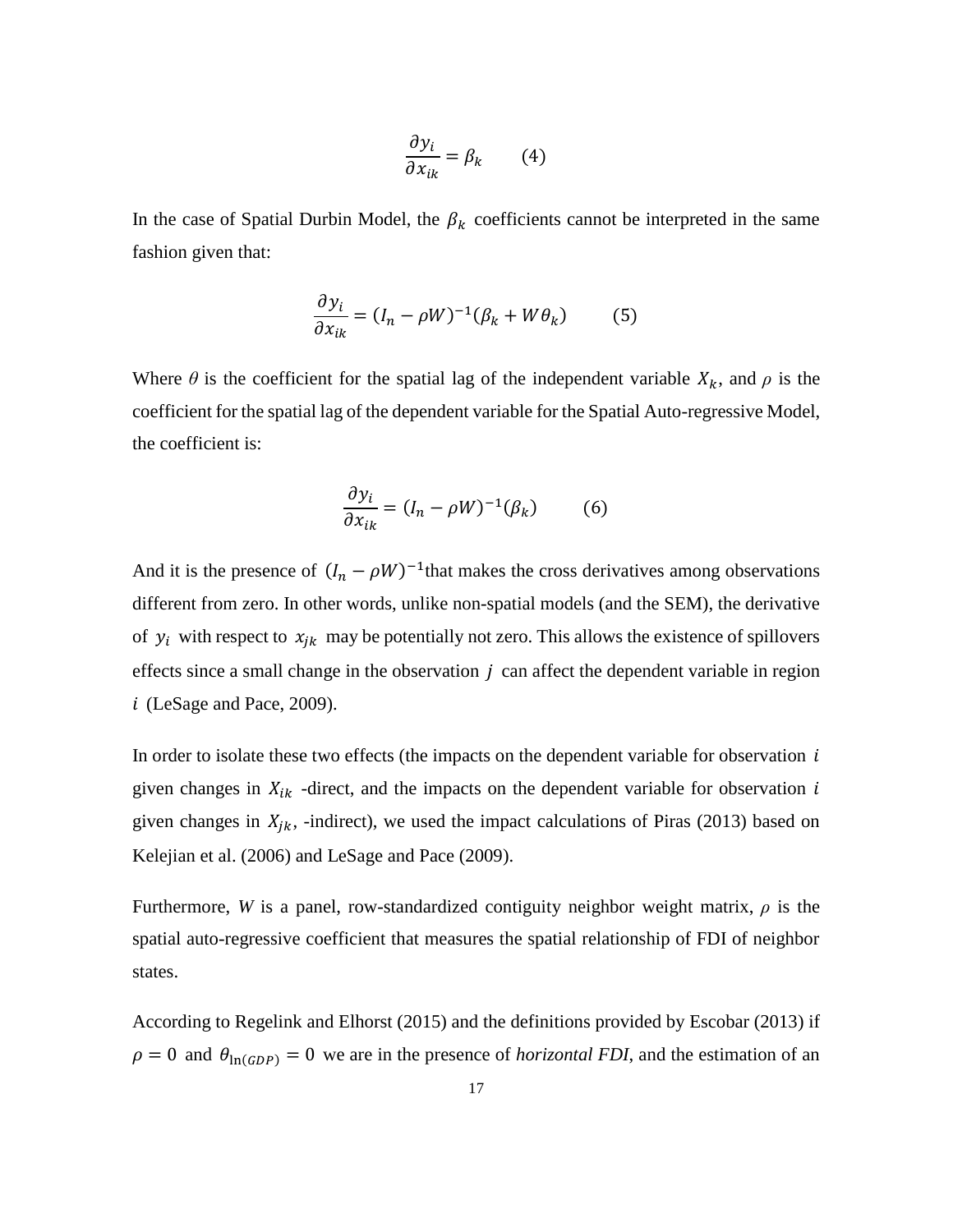a-spatial model will be enough to obtain unbiased and efficient estimators. Escobar (2013) describes it as a "pure horizontal FDI" where "a parent firm decides to open a filial to supply the local market", in this case FDI only follows its determinants for each of the regions independently and it is competitive among states, i.e. more FDI in state  $i$  means less for state j. If  $\rho < 0$  and  $\theta_{\ln(GDP)} = 0$  is the case of *vertical FDI*, where an investing foreign firm outsources part of its production to lower costs, in this case, we face a competitive FDI among regions in order to obtain access to low-cost inputs.  $\rho < 0$  and  $\theta_{\ln(GDP)} > 0$  is *exportplatform* FDI, where a investing foreign firm invest in the region to supply a third region and  $\rho > 0$  and  $\theta_{\ln(GDP)} \ge 0$  is *complex vertical FDI*, where a firm spreads its production chain among several neighbouring regions in order to access cost-differential inputs.

Finally, the Durbin Spatial Model of the equation (3) is estimated by both Generalized Method of Moments (GMM) and Maximum Likelihood (ML) taking into account the nonlinearity of the equation<sup>13</sup>. The reason to employ ML in addition to GMM is that, to the best of our knowledge, decomposition between direct and indirect effects is not availaible for the GMM estimator. However, as we shall see below both methods of estimation yield very similar results.

## **5 Results**

<u>.</u>

In table 1 we show the estimation results of Equation 1-3, the first column corresponds with the a-spatial fixed effects with robust standard errors, an SLX model (in order to include a local spillover effect of the Market Potential) and a Spatial Durbin Model (SDM) with direct and indirect effects.

 $13$  Folowing Anselin (1988), since we have a dependent variable in the right hand part of the equation, reexpressing the model  $y = \rho Wy + X\beta + \varepsilon$ , as  $Ay = X\beta + \varepsilon$ , with  $A = I - \rho W$ , and the error term would be expressed as  $\varepsilon = \Omega^{\frac{1}{2}}v$  give us  $\Omega^{\frac{1}{2}}(Ay - X\beta) = v$ , or  $f(y, X, \theta) = v$ , with  $\theta$  as a vector of parameters, and f is not linear in y, X and  $\theta$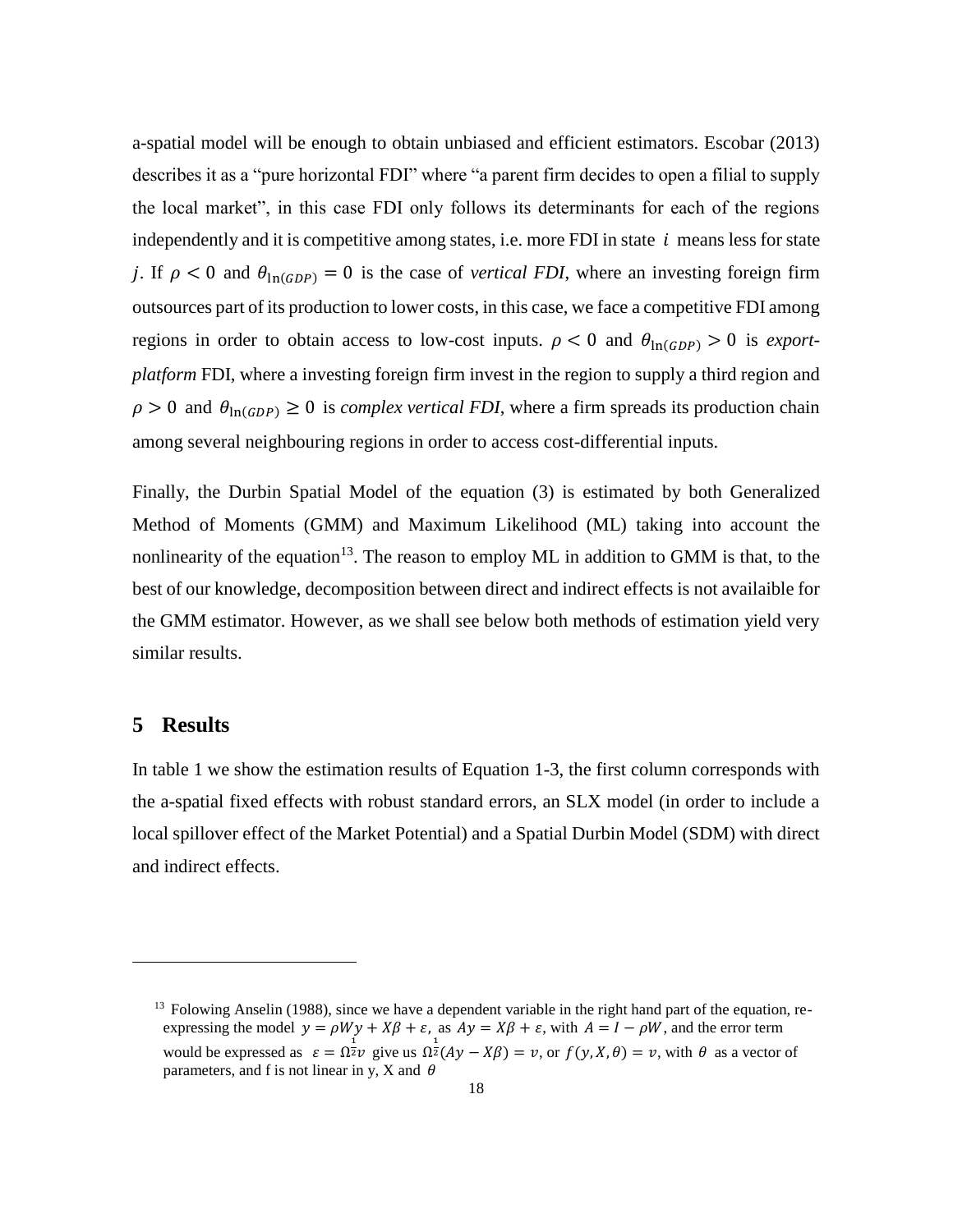|                       | (Eq.1)    | (Eq.2)     | (Eq. 3), Panel SDM           |            | (Eq.3), Panel SDM     |           |
|-----------------------|-----------|------------|------------------------------|------------|-----------------------|-----------|
| Variable              |           |            | <b>Coefficient Estimates</b> |            | Marginal Effects (ML) |           |
|                       | Fixed     | Panel      | ML                           | <b>GMM</b> | Direct                | Indirect  |
|                       | Effects   | <b>SLX</b> | FE                           | FE         | Effects               | Effects   |
|                       |           |            | $0.376***$                   | $0.435***$ |                       |           |
| $\rho$                |           |            | (8.02)                       | (2.38)     |                       |           |
|                       | $-0.252$  | $-0.180$   | $-0.206$                     | $-0.210$   | $-0.256$              | $-1.089$  |
| $ln(GDP)^1$           | $(-0.34)$ | $(-0.21)$  | $(-0.26)$                    | $(-0.27)$  | $(-0.34)$             | $(-0.73)$ |
|                       | $-0.012*$ | $-0.012*$  | $-0.010*$                    | $-0.010$   | $-0.011*$             | $-0.006$  |
| <b>Wages</b>          | $(-1.72)$ | $(-1.67)$  | $(-1.63)$                    | $(-1.59)$  | $(-1.72)$             | $(-1.61)$ |
| ln(Education)         | 5.775***  | $6.033**$  | 5.804***                     | 5.768***   | 5.941*                | 3.268*    |
|                       | (3.17)    | (2.61)     | (2.72)                       | (2.68)     | (2.70)                | (2.41)    |
| ln(Telephone          | 0.556     | 0.551      | 0.535                        | 0.532      | 0.548                 | 0.303     |
| <i>density</i> )      | (1.56)    | (1.54)     | (1.62)                       | (1.60)     | $(-1.59)$             | (1.49)    |
| Agglomeration         | 9.433***  | 9.395***   | $7.724***$                   | 7.462***   | 7.933***              | 4.366***  |
|                       | (4.20)    | (4.16)     | (3.68)                       | (3.32)     | (3.62)                | (2.94)    |
| <b>Fiscal Margin</b>  | 1.879*    | 1.930*     | 1.991**                      | $2.001**$  | 2.092**               | 1.149**   |
|                       | (1.86)    | (1.84)     | (2.05)                       | (2.05)     | (2.08)                | (1.95)    |
| <i>ln</i> (Homicides) | $-0.093$  | $-0.090$   | $-0.024$                     | $-0.014$   | $-0.021$              | $-0.012$  |
|                       | $(-0.76)$ | $(-0.73)$  | $(-0.21)$                    | $(-0.12)$  | $(-0.18)$             | $(-0.18)$ |
| ln(Real               | $-1.056$  | $-1.052$   | $-0.700$                     | $-0.645$   | $-0.717$              | $-0.393$  |
| Exchange Rate)        | $(-1.17)$ | $(-1.17)$  | $(-0.84)$                    | $(-0.76)$  | $(-0.83)$             | $(-0.81)$ |
| Market Potential      |           | $-0.207$   | $-0.684$                     | $-0.758$   | See:                  |           |
|                       |           | $(-0.18)$  | $(-0.64)$                    | $(-0.70)$  | $ln(GDP)^1$           |           |
| $R^2$                 | 0.063     | 0.064      | 0.729                        | 0.734      | N/A                   |           |
| Log likelihood        | N/A       | N/A        | $-1720.1$                    | N/A        |                       | N/A       |
| $\boldsymbol{N}$      | 544       | 544        | 544                          | 544        | 544                   |           |
| $\boldsymbol{T}$      | 17        | 17         | 17                           | 17         |                       | 17        |

Table 1: Estimation Results, A-Spatial Fixed Effects, SLX and Durbin Model. Dependent Variable: Log of Manufacturing FDI in 2008 Constant Pesos

(1) GDP does not include oil-related activities; Spatial Matrix defined as "Queen" contiguity. t-values in parenthesis; \*\*\* p<0.01, \*\* p<0.05, \* p<0.1.

Lee-Yu corrected standard errors for ML models; for the estimation of the Durbin model, we used Millo and Piras (2012) *splm* package in R. The last two columns reports the marginal effects coefficients.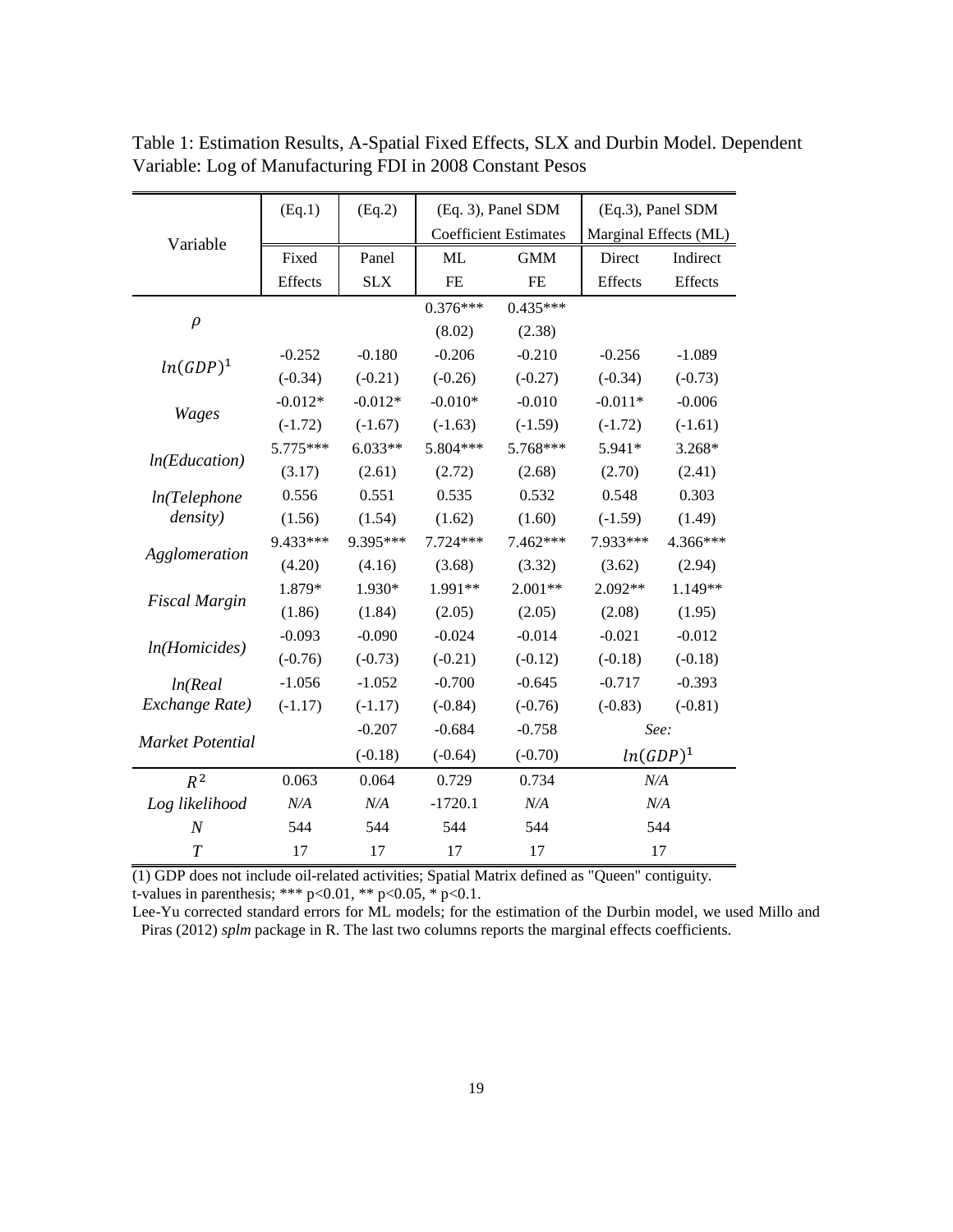We used fixed effects in all specifications given the nature of the data (units are not randomly selected from a population). The first column shows the effects of the determinants using a spatially blind model, with a positive and statistically significant impact of education, infrastructure, agglomeration, fiscal margin, and negative impacts of wages. GDP (measurement of the size of the state's economy) shows a negative one, but is not statistically different from zero.

With these results, we can infer that manufacturing FDI is attracted to states with higher educated population, larger telecommunication infrastructure, and with a higher ratio of workers employed in the manufacturing sector. Also, it is negatively related to salaries. In this particular variable, the average of the daily wage in the formal sector in Mexico is 294.00 pesos (around 15 dollars per day), since the variable in the model is measured as a deviation from the national average, it means that an increase of one peso with respect to the nation average represents a reduction of 0.01% in FDI.

When we include the market potential (equation 2, SLX model) is not significat at 10%, meaning that FDI does not get attracted to internal markets (export-oriented industries). By contrast, the fiscal margin (the budget capacity of a state's government) is positive and statistically significant, meaning that states with higher budget independence (those that do not rely completely on federal transfers) get a higher FDI. This budget independence provides each local government with a better condition to bargain with potential investors, for example.

So far, with the exception of the new result of our variable about fiscal incentives, the results are in line with the evidence obtained from the four studies indicated in section 2.2 in the case of Mexico for variables human capital, crime/delinquency, wages, and agglomeration. In the case of infrastructure, our results differ from those obtained by Jordaan (2008, 2012) regarding his estimations for the manufacturing sector. In the case of the spatial study of Escobar (2013), the sign of the variable is sensitive to the inclusion of fixed effects. In our case, as we shall see through the decomposition of the effects, this variable has a positive impact, both direct and indirect. Furthermore, the novel result concerning the fiscal margin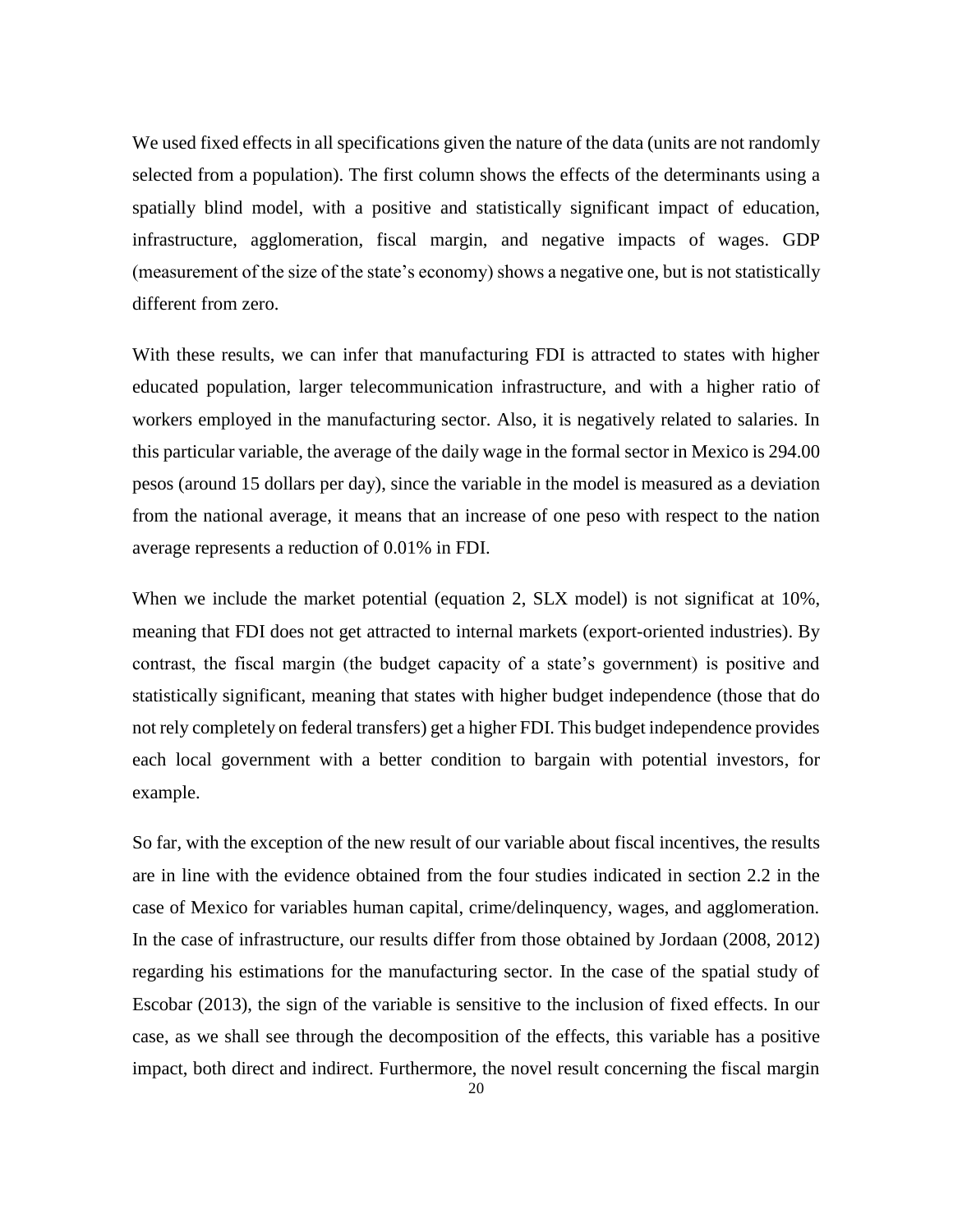is only significant at 10% on the SLX specification. However, its impact becomes clearer when we consider the Durbin specification in the following columns.

With the spillover effects estimation (equation 3, SDM model), we reported direct and indirect effects of each variable and the spatial spillover coefficient  $\rho$ . It follows a similar direct effect compared with the a-spatial fixed effects model with a highly significant positive spillover effect between 0.36 (ML) and 0.43 (GMM), meaning that an increase of 10% in the average FDI flowsin the neighbors of the state *i* will increase the FDI in that state, on average, between 3.6% - 4.3%. This result, the positive spatial spillover effect (not its magnitude), is similar to Escobar (2013) in the Mexican case, although his estimations were carried out with a spatial autoregressive (SAR) model with no decomposition effects and for total FDI, measured as a stock as we previously mentioned in the literature review.

With the indirect decomposition, we can measure the spillover effect for each of the determinants of FDI, with a positive spillover effect on education, agglomeration and fiscal margin; meaning that improving those conditions will benefit neighbors' capacity to attract FDI, and telecommunication infrastructure with positive direct impact only, meaning that a improving of this variable by state A will enhance only that state capacity to atrract FDI and none of their neigbours'. Moreover, the market potential remains negative although not significant.<sup>14</sup> This latter result, along with the positive spatial spillover effect referred previously, imply that manufacturing FDI across Mexican states corresponds to the complex vertical case (Regelink and Elhorst, op. cit.).

One clear example of this refers to the investments in the automobile sector, which account for one-quarter of total FDI in manufacturing between 1999-2015 (see figure 1): with the arrival of new assembly plants, suppliers locate close to these places (in the same state or in

<u>.</u>

<sup>&</sup>lt;sup>14</sup> We consider a lag on GDP to control for endogeneity issues, but results were not different. Additionally, we perform the Granger causality test for panel data developed by Abrigo and Love (2015). The results are in table A.2 of the appendix and show that, for variables susceptible to presenting this problem such as GDP, agglomeration, schooling and telephone density, the causality runs from the aforementioned variables to the manufacturing FDI flows and not vice versa. In the case of wages, there was no causation.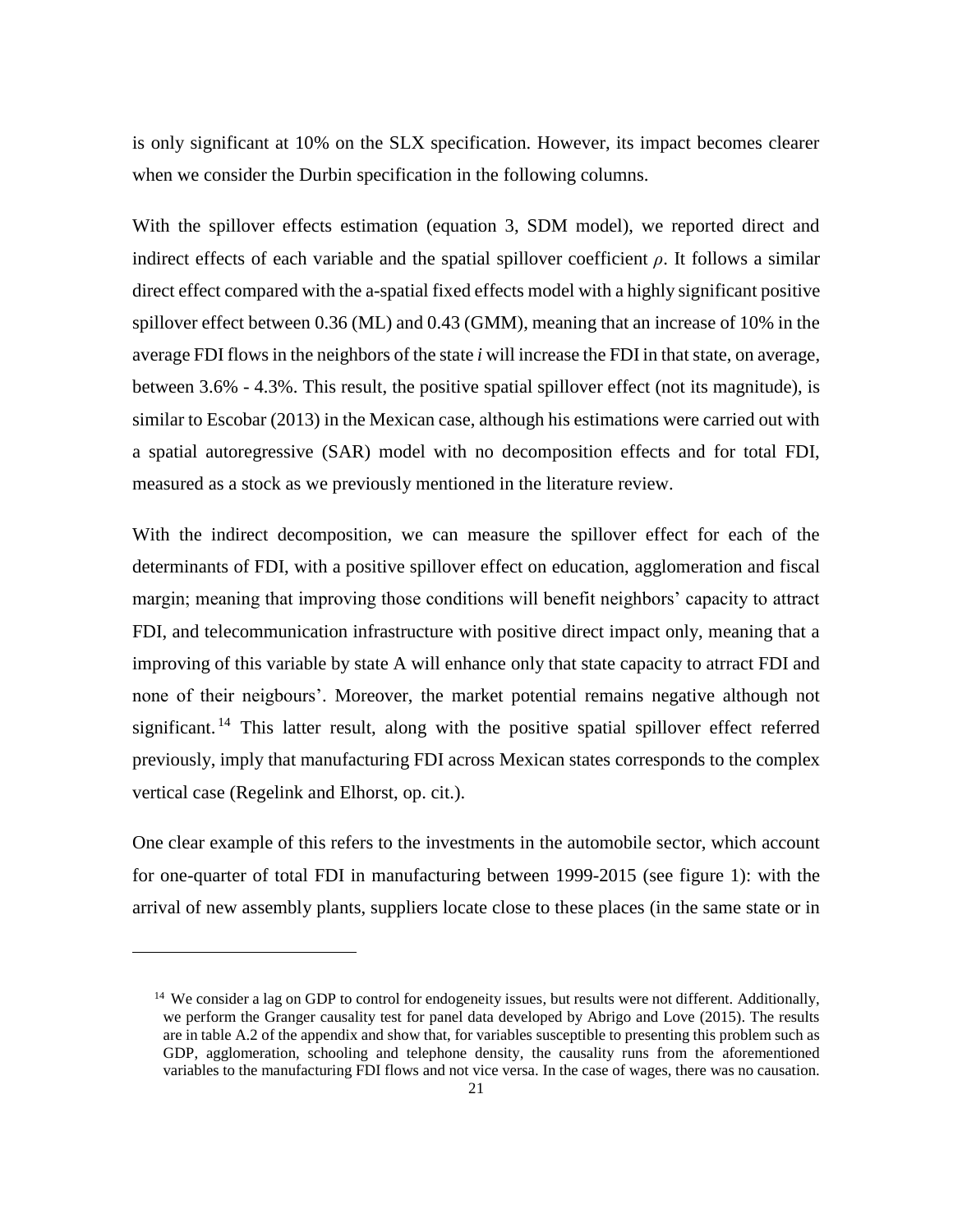neighboring ones) <sup>15</sup> spreading its productions chains looking for benefits in cost factor access. Likewise, given that roughly 80% of cars produced are destined to foreign markets (*Secretaría de Economía*, 2016), it is obviously the relevant market for this industry (like electric equipment and electronic components), not the local or regional market.

The Foreign Direct Investment shows a positive spillover effect on average across Mexican states, implying a positive synergy of the investment in neighbor states. A potential cluster behavior may be happening (foreign manufacturing investment tends to concentrate around the same region, hence sharing resources and lowering costs). Also, the fiscal margin is a key factor to attract investment, maybe lowering cost with lower local taxes and land-granting programs.

Human Capital shows a positive relationship, direct and indirect, meaning that increasing the level of education not just raises foreign investment in that particular state but also in nearby regions. Specialization has a positive direct impact (a large pool of specialized workers is positively related to higher foreign investment) and has positive spillover effects among states' neighbors. Finally, the homicides variable has the expected sign but is not statistically significant on any of the different specifications.

On the other hand, the decision of neighborhood was arbitrary, since we selected a contiguity definition for W (i.e. states with common border are neighbors), there is a criticism that the results may be driven by a different definition of W.<sup>16</sup>

We tested a different neighbor matrix based on three nearest neighbors (see figure A.1 in the appendix) instead of using border contiguity, and re-estimated equation 2 and 3. The results are presented in table 2. The results are practically in the same direction and statistically

<u>.</u>

<sup>&</sup>lt;sup>15</sup> For example, according to INEGI two of the states with the most weight of the production of automobile sector in the country, Coahuila and Guanajuato, increased by 52.3% and 102.4% the number of economic units dedicated to produce auto parts between 2008 and 2013, respectively (from 88 to 124 and from 42 to 84, in that order).

<sup>16</sup> Although LeSage and Pace (2014) suggest that this criticism is misleading, since any *W* will capture the immediate and more important neighbor impacts.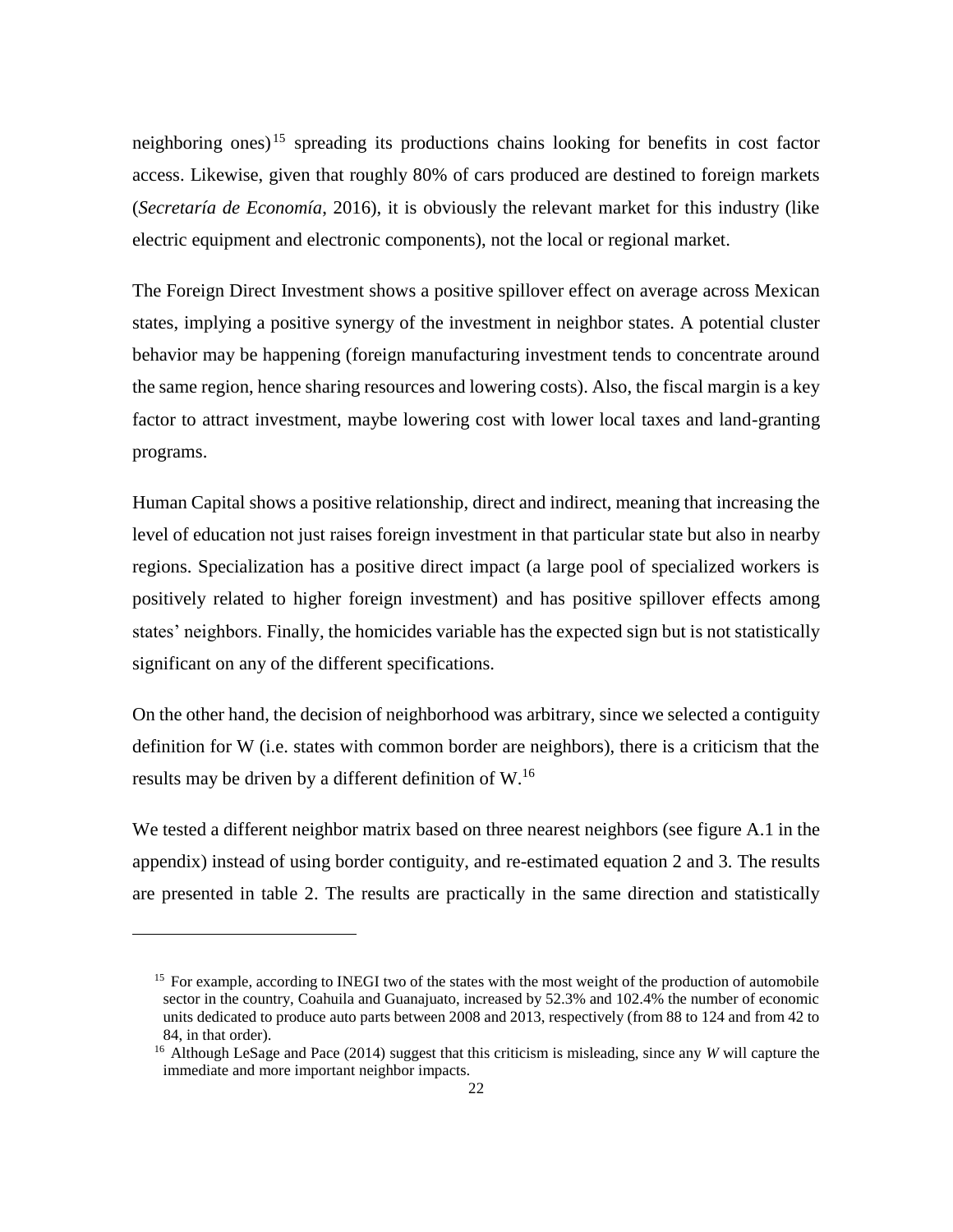significant, with a stronger spillover effect (0.44 vs. 0.38) and an wages with a significance of 10% in direct impact, meaning that the spatial effect is strong enough to be captured by the two different selections of W.

Table 2: Estimation Results with Alternative W (3 nearest neighbors), SLX and Durbin Model. Dependent Variable: Log of Manufacturing FDI in 2008 Constant Pesos

|                               | (Eq.2)     | (Eq. 3), Panel SDM           |            |                       |           |
|-------------------------------|------------|------------------------------|------------|-----------------------|-----------|
| Variable                      |            | <b>Coefficient Estimates</b> |            | Marginal Effects (ML) |           |
|                               | Panel      | ML                           | <b>GMM</b> | Direct                | Indirect  |
|                               | <b>SLX</b> | <b>FE</b>                    | <b>FE</b>  | Effects               | Effects   |
| $\rho$                        |            | $0.376***$                   | $0.435**$  |                       |           |
|                               |            | (8.02)                       | (2.38)     |                       |           |
| $ln(GDP)^1$                   | $-0.252$   | $-0.206$                     | $-0.210$   | $-0.317$              | $-1.171$  |
|                               | $(-0.34)$  | $(-0.26)$                    | $(-0.27)$  | $(-0.41)$             | $(-0.80)$ |
| Wages                         | $-0.012*$  | $-0.010*$                    | $-0.010$   | $-0.011$              | $-0.006$  |
|                               | $(-1.72)$  | $(-1.63)$                    | $(-1.59)$  | $(-1.62)$             | $(-1.52)$ |
| ln(Education)                 | $5.775***$ | 5.804**                      | 5.768**    | $6.071***$            | $3.346**$ |
|                               | (3.17)     | (2.72)                       | (2.68)     | (2.67)                | (2.39)    |
| <i>ln</i> (Telephone Density) | 0.556      | 0.535                        | 0.532      | 0.538                 | 0.295     |
|                               | (1.56)     | (1.62)                       | (1.60)     | (1.52)                | (1.45)    |
| Agglomeration                 | 9.433***   | $7.724***$                   | $7.462***$ | 7.904***              | 4.349***  |
|                               | (4.20)     | (3.68)                       | (3.32)     | (3.68)                | (3.06)    |
| <b>Fiscal Margin</b>          | 1.879*     | 1.991**                      | $2.001**$  | $2.051**$             | 1.131*    |
|                               | (1.86)     | (2.05)                       | (2.05)     | (2.04)                | (1.89)    |
| ln(Homicides)                 | $-0.093$   | $-0.024$                     | $-0.014$   | $-0.026$              | $-0.015$  |
|                               | $(-0.76)$  | $(-0.21)$                    | $(-0.12)$  | $(-0.22)$             | $(-0.23)$ |
| ln(Real Exchange              | $-1.056$   | $-0.700$                     | $-0.645$   | $-0.708$              | $-0.388$  |
| Rate)                         | $(-0.52)$  | $(-0.84)$                    | $(-0.76)$  | $(-0.83)$             | $(-0.80)$ |
| <b>Market Potential</b>       | $-0.098$   | $-0.684$                     | $-0.758$   | See:                  |           |
|                               | $(-0.08)$  | $(-0.64)$                    | $(-0.70)$  | $ln(GDP)^1$           |           |
| $R^2$                         | 0.063      | 0.729                        | 0.734      | N/A                   |           |
| Log likelihood                | N/A        | $-1720.1$                    | N/A        | N/A                   |           |
| $\boldsymbol{N}$              | 544        | 544                          | 544        | 544                   |           |
| $\overline{T}$                | 17         | 17                           | 17         | 17                    |           |

(1) GDP does not include oil-related activities.

t-values in parenthesis. \*\*\* p<0.01, \*\* p<0.05, \* p<0.1.

Lee-Yu corrected standard errors; for the estimation of the Durbin model, we used Millo and Piras (2012) *splm* package in R. The last two columns reports the marginal effects coefficients.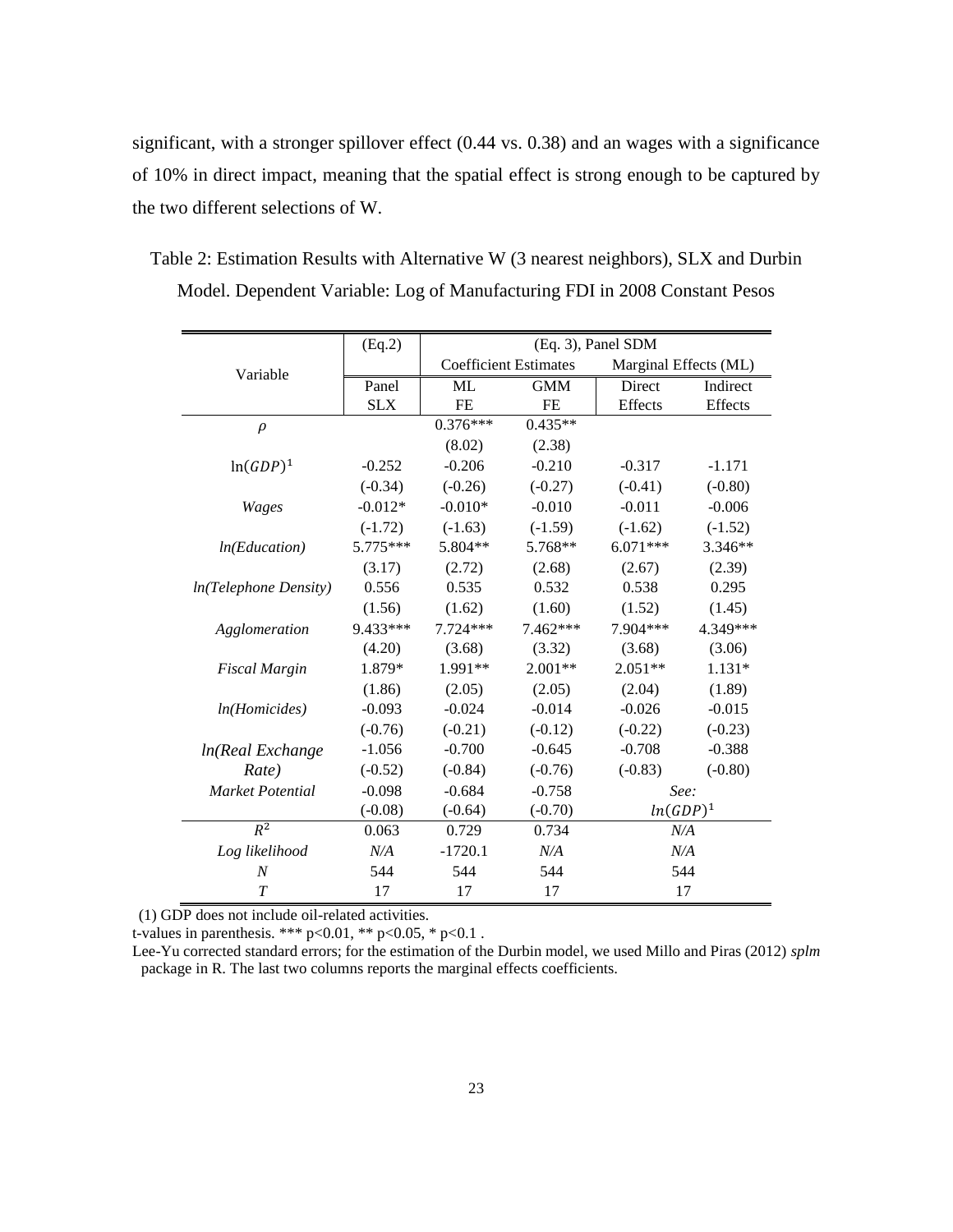#### **6 Conclusions**

The results of this study show that FDI has complementarity effects, that is, if the FDI amounts attracted by neighboring entities increase, then the investment amounts captured by the reference entity also tend to go up. Thus, in addition to direct and indirect impacts of the variables such as schooling, agglomeration, and infrastructure on FDI, this suggests the presence of positive externalities in the processes of attracting FDI from the manufacturing sector. Moreover, these results along with those novel findings regarding fiscal margin variable (both direct and indirect), support the argument. Regarding public policies aimed at increasing flows of this type of investment, estimates suggest that, because of the positive pattern of spatial dependence in the FDI localization process, the attraction of FDI should be considered in a regional context and not only from a local perspective.

Further research might distinguish between "new" and "total" FDI since total flows of FDI include re-investments of existing foreign capital and firms. Also, it must include other sectors into the analysis (e.g. export-oriented manufacturing) as well as the total flows of investments.

Finally, in the case of the Southern region, which captures the smallest amounts of manufacturing FDI, it is relevant to consider the potential impact of the reform on the implementation of the Special Economic Zones (SEZ) as a factor that may enhance the attractiveness of this region. Cheng and Kwan (2000) show that this is the case for the Chinese regions that have  $SEZ$ ,<sup>17</sup> hence the relevance of the correct implementation of this initiative as a factor that can boost the dynamism of the economy of this region.

1

<sup>&</sup>lt;sup>17</sup> For further evidence see Lim (2001).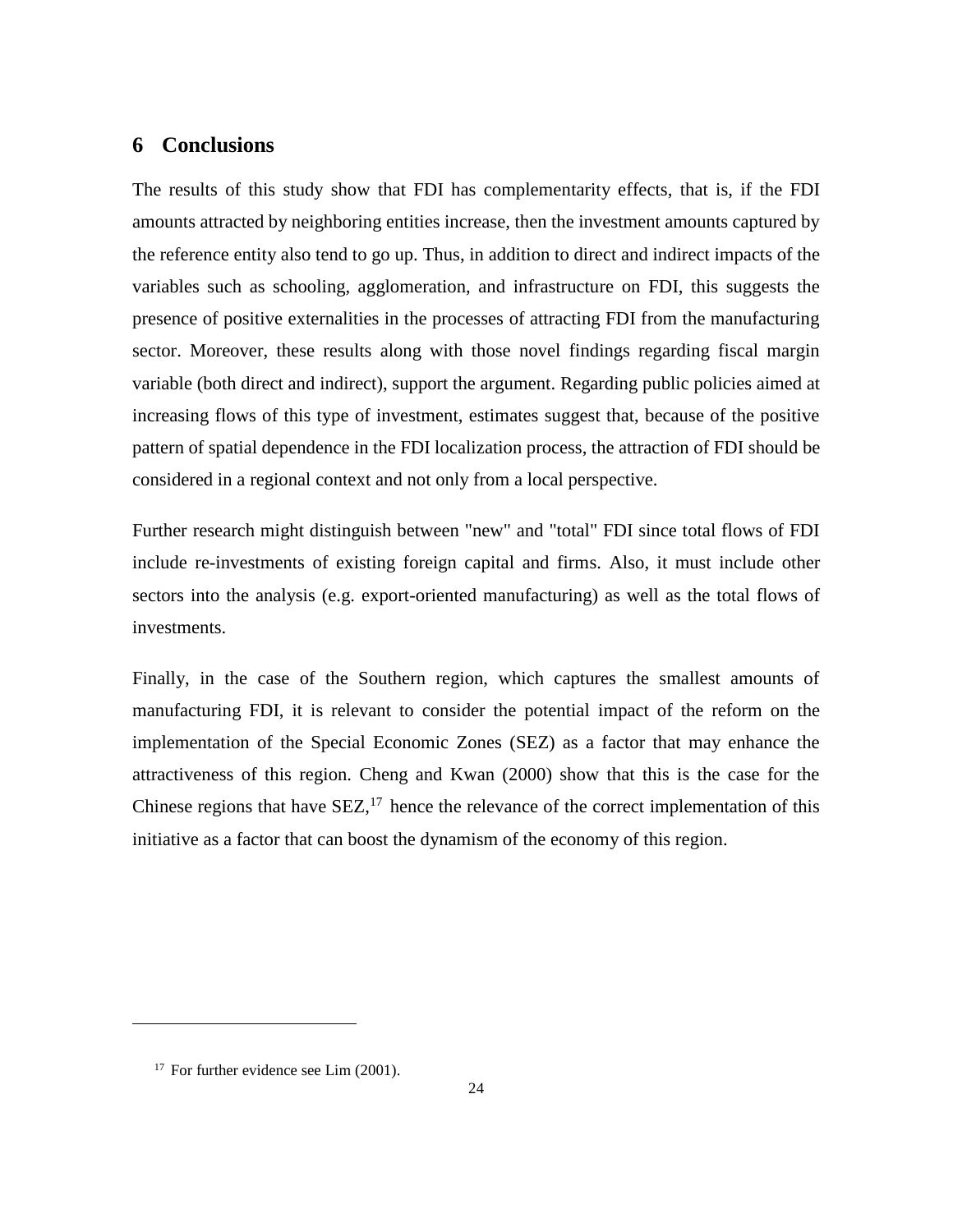### **7 References**

Abrigo, M. R., and Love, I. (2015). Estimation of panel vector autoregression in Stata: A package of programs. manuscript, Febr 2015 available on http://paneldataconference2015. ceu. hu/Program/Michael-Abrigo. pdf.

Blonigen, B. A., Davies, R. B., Waddell, G. R., and Naughton, H. T. (2007). FDI in space: Spatial autoregressive relationships in foreign direct investment. European Economic Review, 51(5), 1303-1325.

Bobonis, G. J., and Shatz, H. J. (2007). Agglomeration, adjustment, and state policies in the location of foreign direct investment in the United States. The Review of Economics and Statistics, 89(1), 30-43.

Borensztein, E., De Gregorio, J., and Lee, J. W. (1998). How does foreign direct investment affect economic growth?. Journal of international Economics, 45(1), 115-135.

Casi, L., and Resmini, L. (2014). Spatial complexity and interactions in the FDI attractiveness of regions. Papers in Regional Science, 93(S1), S51-S78.

Cheng, L. K., and Kwan, Y. K. (2000). What are the determinants of the location of foreign direct investment? The Chinese experience. Journal of International Economics, 51(2), 379- 400.

Coughlin, C. C., and Segev, E. (2000). Foreign direct investment in China: a spatial econometric study. The World Economy, 23(1), 1-23.

Coughlin, C. C., Terza, J. V., and Arromdee, V. (1991). State characteristics and the location of foreign direct investment within the United States. The Review of economics and Statistics, 675-683.

Crozet, M., Mayer, T., and Mucchielli, J. L. (2004). How do firms agglomerate? A study of FDI in France. Regional Science and Urban Economics, 34(1), 27-54.

Deichmann, J., Karidis, S., and Sayek, S. (2003). Foreign direct investment in Turkey: regional determinants. Applied Economics, 35(16), 1767-1778.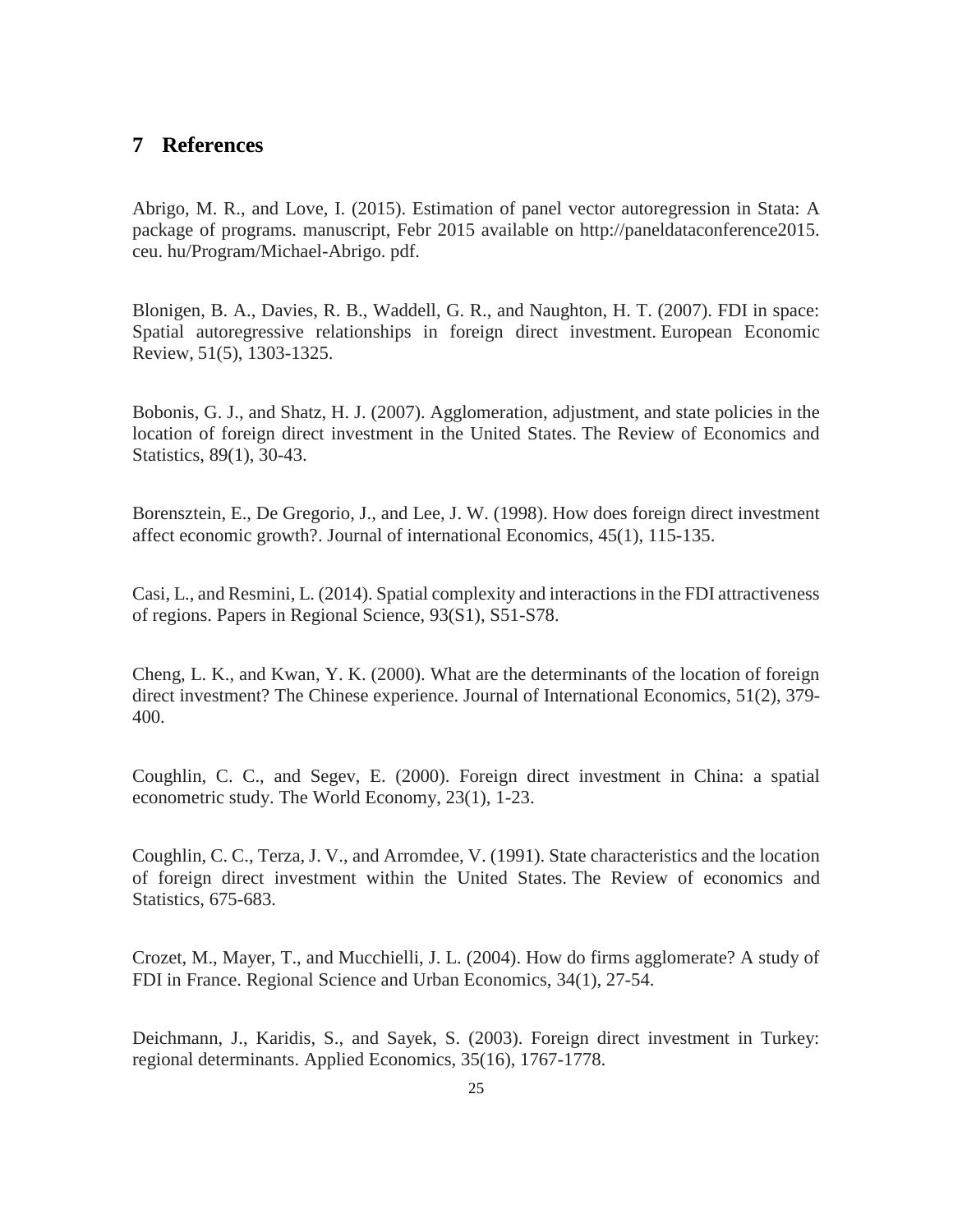Durham, J. B. (2004). Absorptive capacity and the effects of foreign direct investment and equity foreign portfolio investment on economic growth. European economic review, 48(2), 285-306.

Escobar Gamboa, O. R. (2013). Foreign direct investment (FDI) determinants and spatial spillovers across Mexico's states. The Journal of International Trade and Economic Development, 22(7), 993-1012.

Elhorst, J. P. (2014). Spatial econometrics: from cross-sectional data to spatial panels (pp. 20-25). Berlin: Springer.

Glaeser, E. L. (Ed.). (2010). Agglomeration economics. University of Chicago Press.

Hanson, G. H. (1996). Agglomeration, dispersion, and the pioneer firm. Journal of Urban Economics, 39(3), 255-281.

Hernandez-Trillo, F., and Jarillo-Rabling, B. (2008). Is local beautiful? Fiscal decentralization in Mexico. World Development, 36(9), 1547-1558.

Hill, S., and Munday, M. (1992). The UK regional distribution of foreign direct investment: analysis and determinants. Regional Studies, 26(6), 535-544.

Jones, J., and Wren, C. (2016). Does service FDI locate differently to manufacturing FDI? A regional analysis for Great Britain. Regional Studies, 50(12), 1980-1994.

Jordaan, J. A. (2008). State characteristics and the locational choice of foreign direct investment: Evidence from regional FDI in Mexico 1989–2006. Growth and Change, 39(3), 389-413.

Jordaan, J. A. (2012). Agglomeration and the location choice of foreign direct investment: new evidence from manufacturing FDI in Mexico. Estudios Económicos, 61-97.

Kelejian, H. H., Tavlas, G. S., and Hondroyiannis, G. (2006). A spatial modelling approach to contagion among emerging economies. Open economies review, 17(4), 423-441.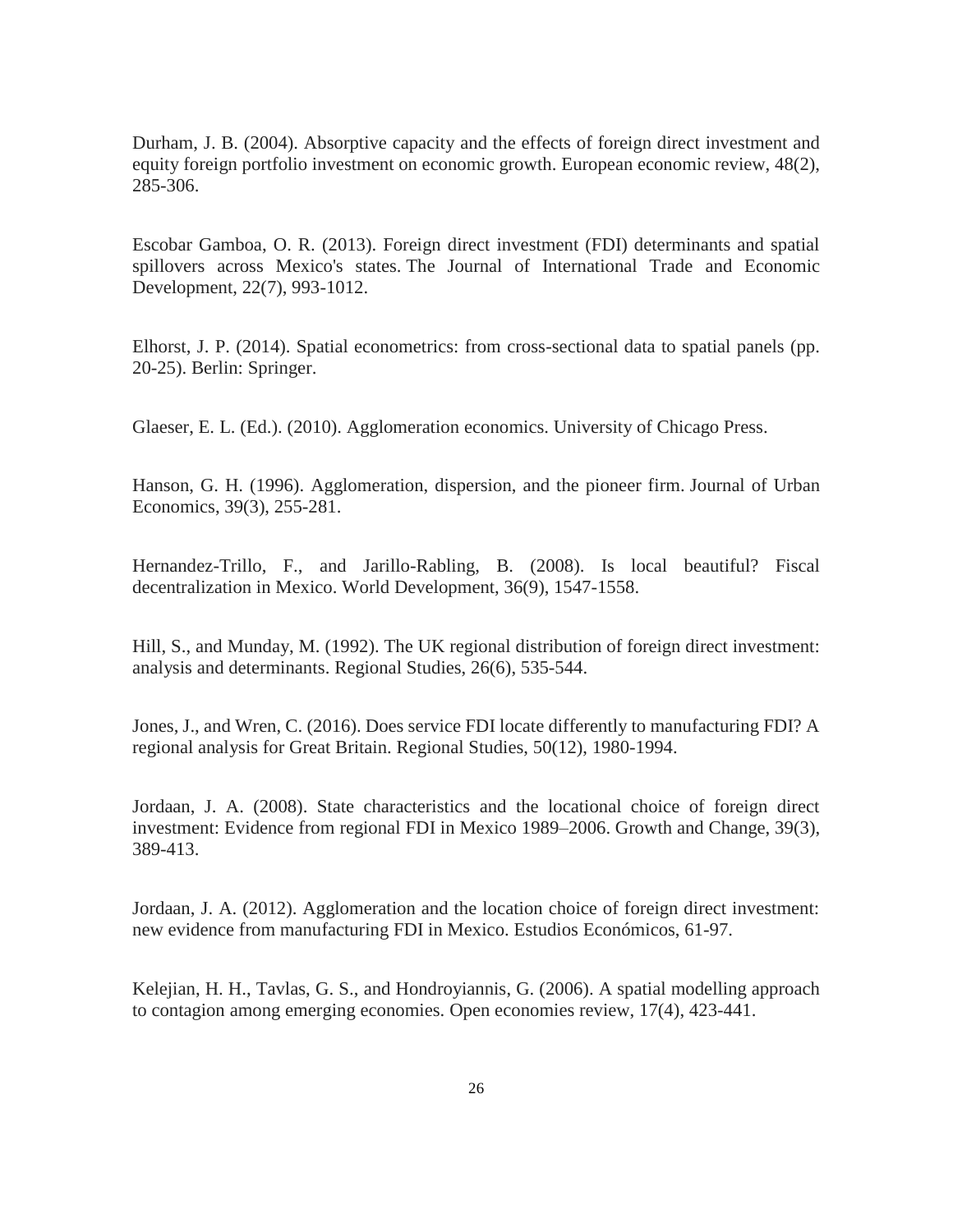Ledyaeva, S. (2009). Spatial econometric analysis of foreign direct investment determinants in Russian regions. The World Economy, 32(4), 643-666.

Lee, L. F. (2004). Asymptotic Distributions of Quasi-Maximum Likelihood Estimators for Spatial Autoregressive Models. Econometrica, 72(6), 1899-1925.

Lee, K. D., and Hwang, S. J. (2014). Regional heterogeneity and location choice of FDI in Korea via agglomeration and linkage relationships. Journal of the Asia Pacific Economy, 19(3), 464-487.

LeSage, J. P., and Pace, R. K. (2009). Introduction to Spatial Econometrics (Statistics, textbooks and monographs). CRC Press.

LeSage, J. P., and Pace, R. K. (2014). The biggest myth in spatial econometrics. Econometrics, 2(4), 217-249.

Li, X., and Liu, X. (2005). Foreign direct investment and economic growth: an increasingly endogenous relationship. World Development, 33(3), 393-407.

Lim, E. G. (2001). Determinants of, and the Relation Between FDI and Growth: A Summary of the Recent Literaturre. WP n 01/75, IMF.

Millo, G., and Piras, G. (2012). splm: Spatial panel data models in R. Journal of Statistical Software, 47(1), 1-38.

Mollick, A. V., Ramos-Duran, R., and Silva-Ochoa, E. (2006). Infrastructure and FDI inflows into Mexico: a panel data approach. Global Economy Journal, 6(1), 1-25.

Mukim, M., and Nunnenkamp, P. (2012). The location choices of foreign investors: A district-level analysis in India. The world economy, 35(7), 886-918.

Piras, Gianfranco, "Impact Estimates for Static Spatial Panel Data Models in R," Mimeo, 2013.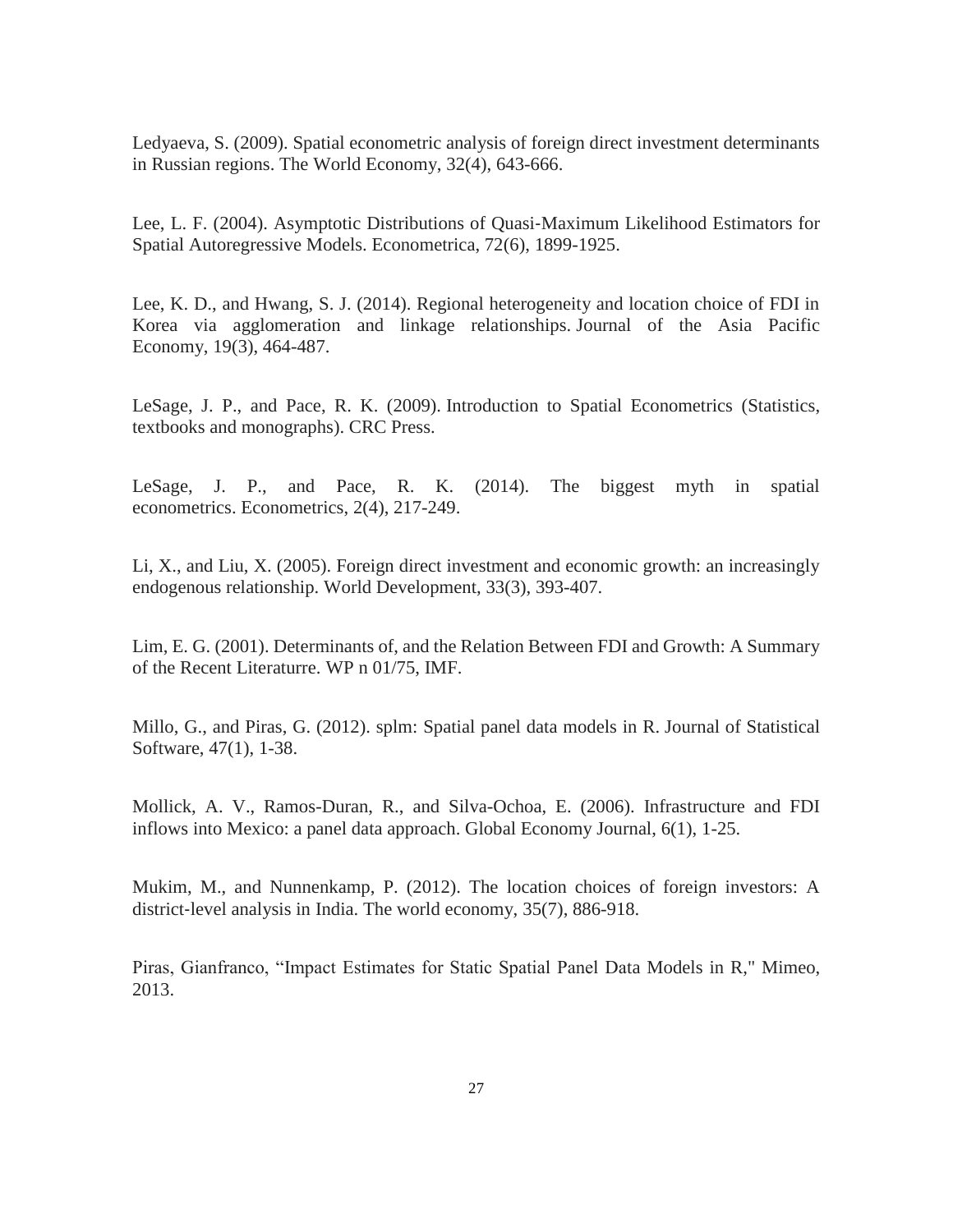Porter, M. (2003). "The Economic Performance of Regions". Regional Studies, Vol. 37, pp. 549-578.

Regelink, M., and Elhorst, J. P. (2015). The spatial econometrics of FDI and third country effects. Letters in Spatial and Resource Sciences, 8(1), 1-13.

Schäffler, J., Hecht, V., and Moritz, M. (2016). Regional determinants of German FDI in the Czech Republic: new evidence on the role of border regions. Regional Studies, 1-13.

Sturgeon, Timothy and Johannes Van Biesebroeck, (2010) "Effects of the crisis on the automotive industry in developing countries: a global value chain perspective," Policy Research Working Paper 5330.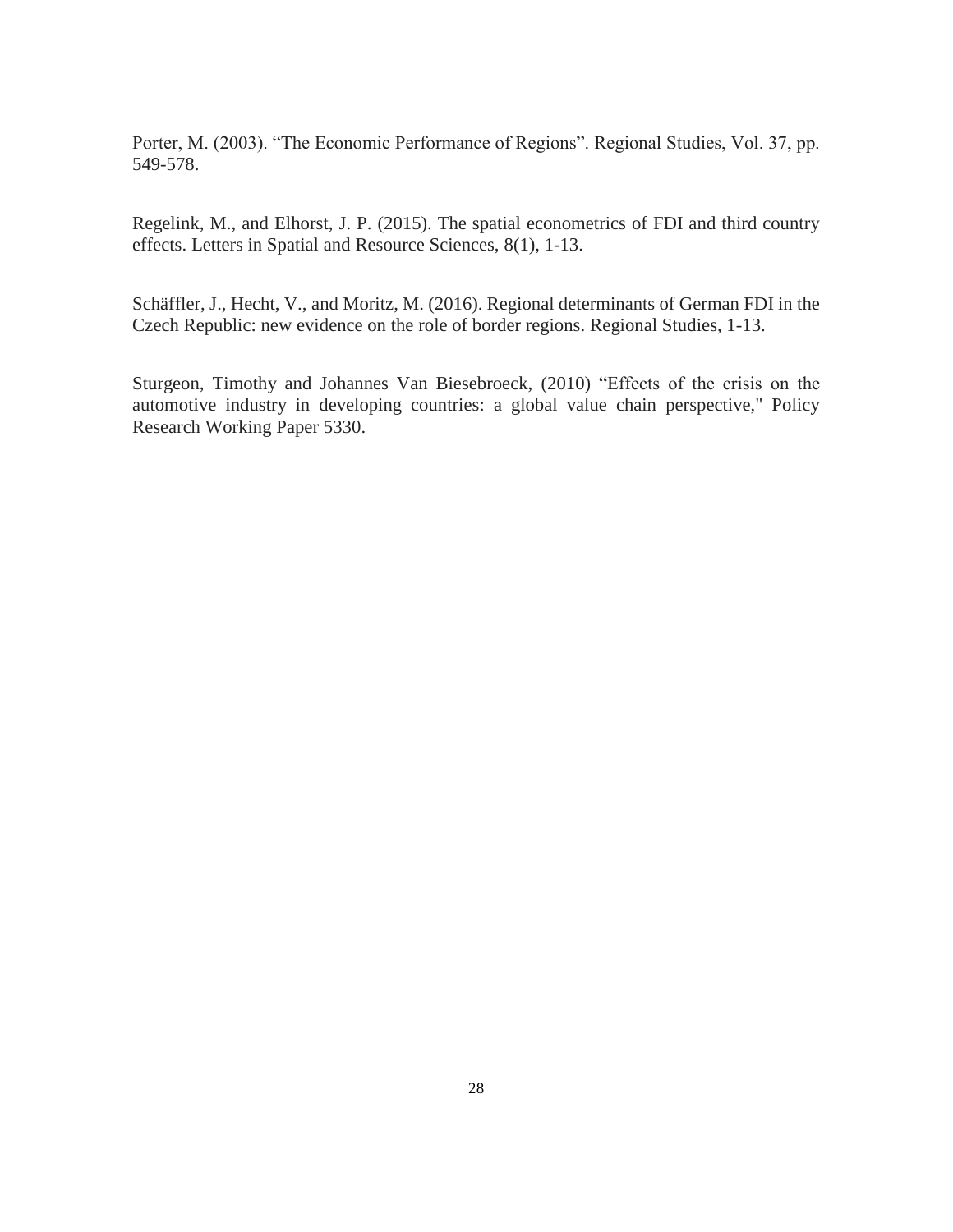# **Appendix**

Figure A.1: Two definitions of W: 3 nearest neighbors (above), Queen-contiguity neighbors (below).





Souce: Own elaboration with information from INEGI.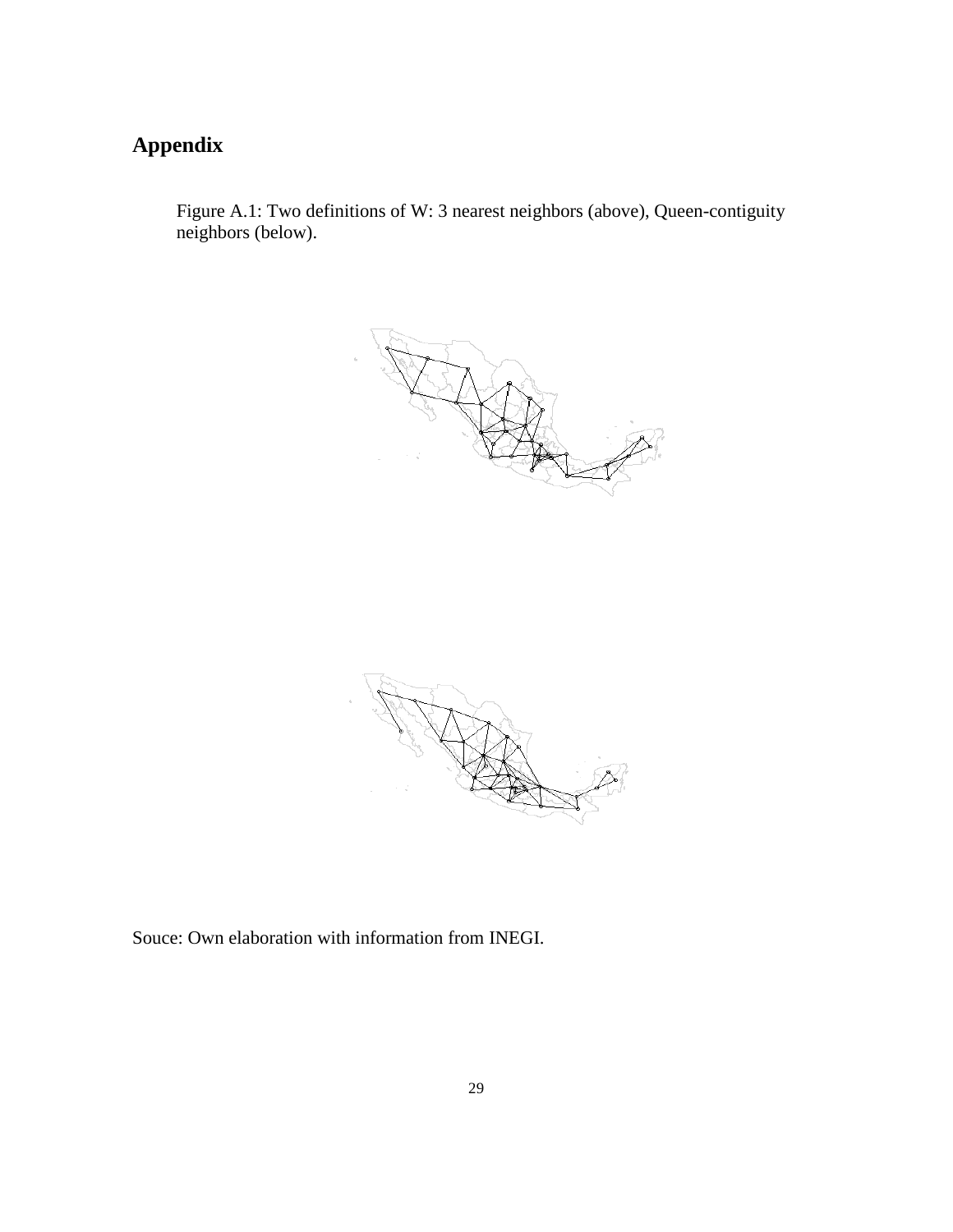| Variable                     | Mean    | Standard Deviation | Min     | Max    |  |
|------------------------------|---------|--------------------|---------|--------|--|
| ln(FDI)                      | 7.20    | 1.90               | 1.31    | 10.76  |  |
| In (GDP)                     | 12.32   | 0.80               | 10.84   | 14.65  |  |
| Wages                        | 0.00    | 33.82              | -57.99  | 118.29 |  |
| In (Education)               | 2.10    | 0.12               | 1.68    | 2.39   |  |
| In (Telephone density)       | 2.59    | 0.46               | 1.09    | 4.16   |  |
| Agglomeration                | 0.25    | 0.15               | 0.02    | 0.69   |  |
| Fiscal Margin                | 0.42    | 0.10               | 0.21    | 1.00   |  |
| In (Homicides)               | $-0.96$ | 0.99               | $-3.08$ | 1.73   |  |
| Total number of observations |         | 544                |         |        |  |
| Number of cross sections     |         | 32                 |         |        |  |
| Time periods                 | 17      |                    |         |        |  |

## Table A.1 Descriptive Statistics

Souce: Own calculations with information from INEGI and Ministry of Economy.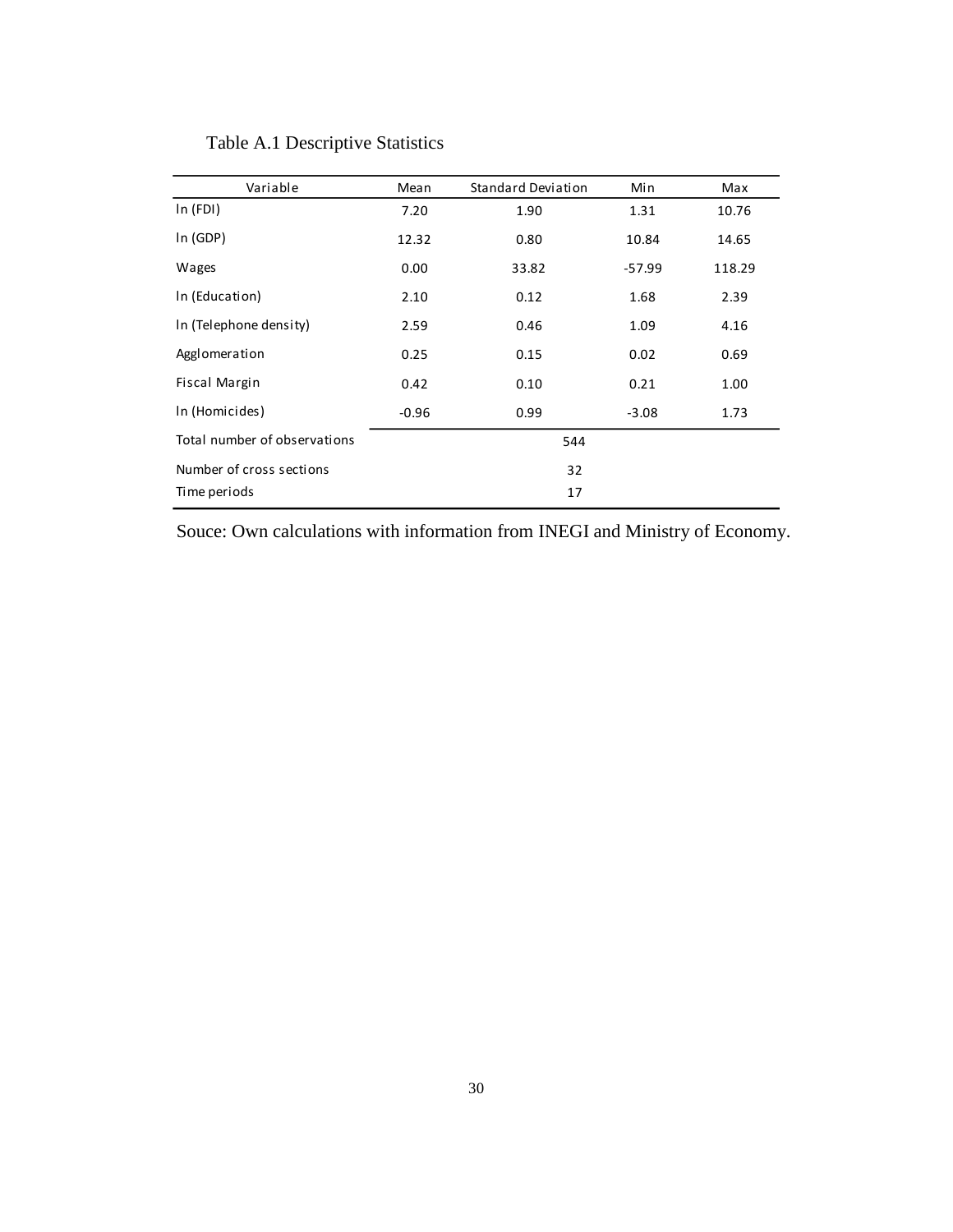| <b>Causality Relation</b>                         | Lags           | <b>Chi Square</b> | p-value |      |
|---------------------------------------------------|----------------|-------------------|---------|------|
| $ln(GDP) \nRightarrow ln(FDI)$                    | $\mathbf{1}$   | 8.23              | 0.00    | ***  |
| $ln(FDI) \nRightarrow ln(GDP)$                    |                | 0.00              | 0.98    |      |
| $ln(GDP) \nRightarrow ln(FDI)$                    | $\overline{2}$ | 10.92             | 0.00    | ***  |
| $ln(FDI) \nRightarrow ln(GDP)$                    |                | 1.89              | 0.38    |      |
| Agglomeration $\Rightarrow$ ln( <i>FDI</i> )      | $\mathbf{1}$   | 5.18              | 0.02    | $**$ |
| $\ln(FDI) \nRightarrow$ Agglomeration             |                | 0.23              | 0.62    |      |
| Agglomeration $\Rightarrow$ ln( <i>FDI</i> )      | $\overline{2}$ | 0.19              | 0.90    |      |
| $ln(FDI) \nRightarrow$ Agglomeration              |                | 0.28              | 0.86    |      |
| $\ln(telephone density) \nRightarrow \ln(FDI)$    | $\mathbf{1}$   | 7.01              | 0.00    | ***  |
| $\ln(FDI) \nRightarrow \ln(telephone density)$    |                | 2.59              | 0.10    |      |
| $\ln(t \, \text{elephone density}) \neq \ln(FDI)$ | $\overline{2}$ | 0.14              | 0.92    |      |
| $\ln(FDI) \nightharpoonup \ln(telephone density)$ |                | 0.99              | 0.60    |      |
| $ln(schooling) \nRightarrow ln(FDI)$              | $\mathbf{1}$   | 8.15              | 0.00    | ***  |
| $ln(FDI) \nRightarrow ln(schooling)$              |                | 0.05              | 0.81    |      |
| $\ln(schooling) \neq \ln(FDI)$                    | $\overline{2}$ | 11.71             | 0.00    | ***  |
| $ln(FDI) \nRightarrow ln(schooling)$              |                | 3.87              | 0.14    |      |
| $ln(wages) \nRightarrow ln(FDI)$                  | $\mathbf{1}$   | 0.28              | 0.59    |      |
| $ln(FDI) \nRightarrow ln(wages)$                  |                | 0.00              | 0.96    |      |
| $ln(wages) \nRightarrow ln(FDI)$                  |                | 0.30              | 0.85    |      |
| $ln(FDI) \nRightarrow ln(wages)$                  | $\overline{2}$ | 0.03              | 0.98    |      |

Table A.2 Panel Granger Causality Test

Note:  $\Rightarrow$  denotes "non causality"; \*\*\* p<0.01, \*\* p<0.05

Souce: Own calculations with information from INEGI and Ministry of Economy.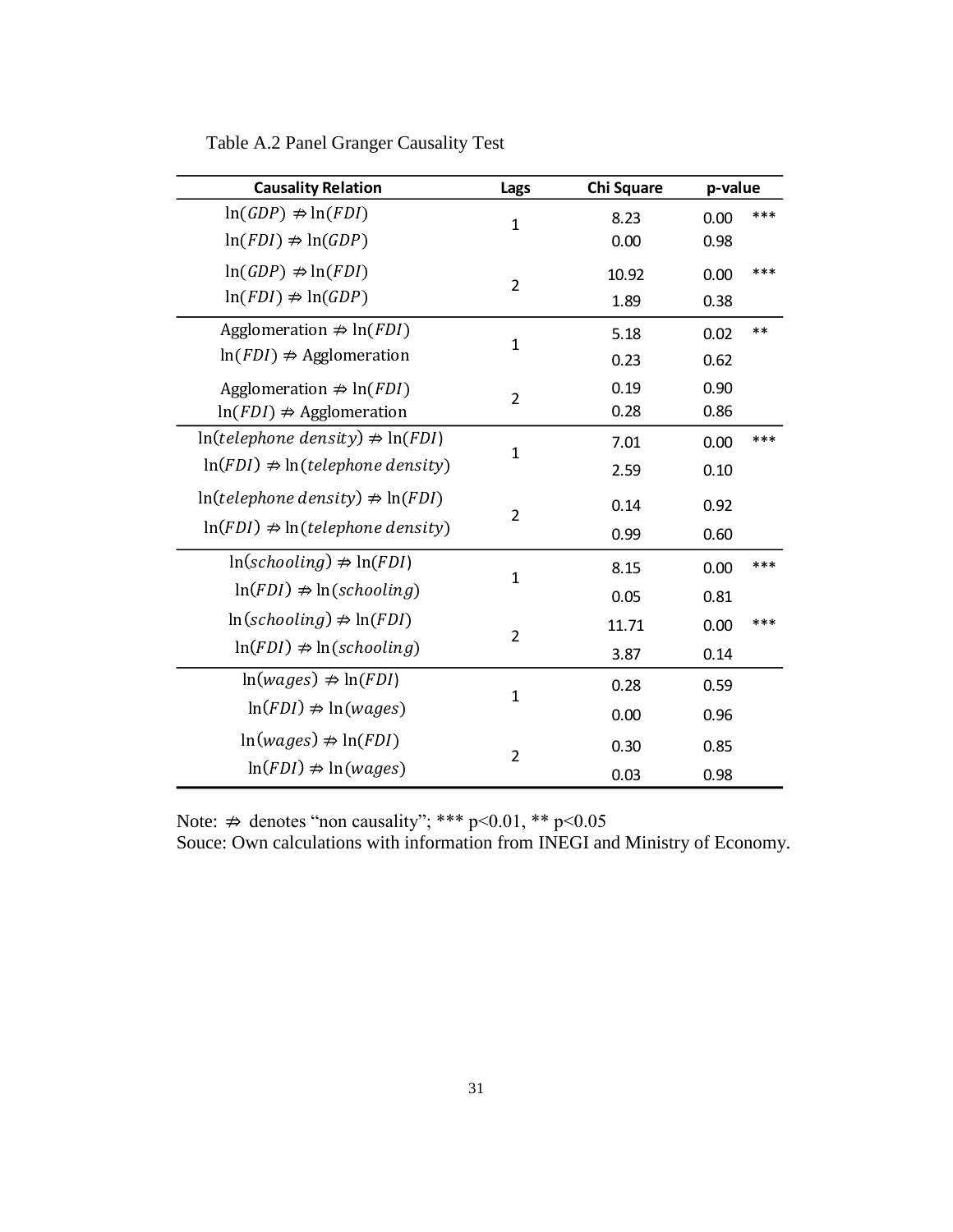#### **A.3 Constructing a Neighbor Matrix (W)**

In the following sections, since we are going to discuss the effects on one region dependent variable with the values of neighbor regions it is important to formalize the construction of the Neighbor Matrix (W).

Assume this geographical distribution of Y among 8 regions:

| $y_1$   | $y_{2}$ | $y_3$ | $y_4$   |
|---------|---------|-------|---------|
| $y_{5}$ | $y_{6}$ | $y_7$ | $y_{8}$ |

Moreover, suppose the economic relationship is higher with neighbors, defined as those with a common border in a Rook (as in chess) relationship. For example, region 6 will have three neighbors: region 2, 5 and 7, depicted in the following diagram:



Moreover, we can represent all the relationships in a squared Matrix (here named  $W_1$ ) with a number of columns and rows equal to the number of regions, where one means neighbor relationship and zero otherwise. For example, region 6 (highlighted) shows neighbor relationship with region 2, 5 and 7 (column 2, 5 and 7 respectively). The main diagonal should always have zero value since a region is not a neighbor of itself.

<sup>1</sup> = ( 0 1 0 0 1 0 0 0 1 0 1 0 0 1 0 0 0 1 0 1 0 0 1 0 0 0 1 0 0 0 0 1 1 0 0 0 0 1 0 0 0 1 0 0 1 0 1 0 0 0 1 0 0 1 0 1 0 0 0 1 0 0 1 0)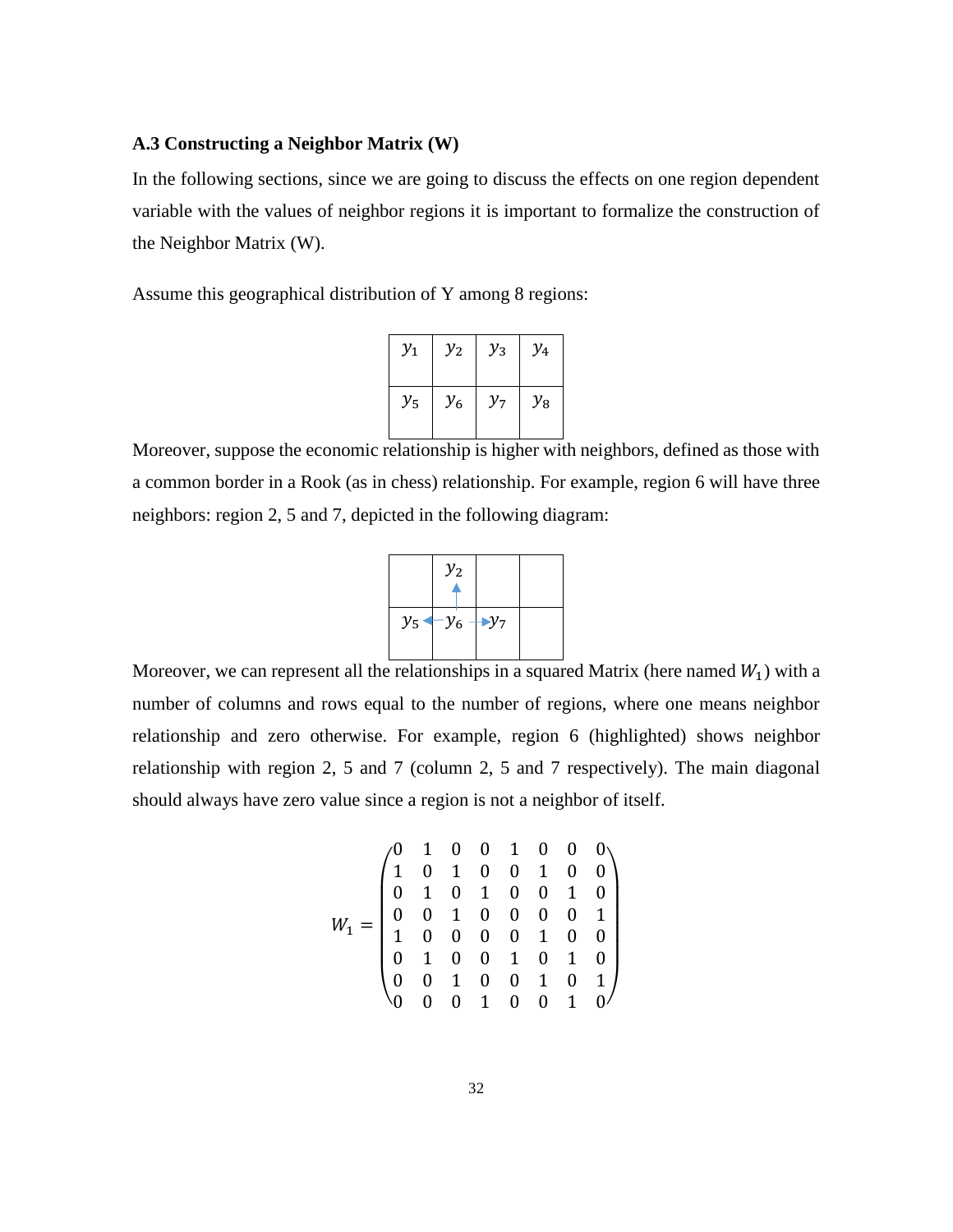This matrix must be row-normalized, in order to capture the average effect of neighbor regions,

$$
W_2 = \begin{pmatrix} 0 & 1/2 & 0 & 0 & 1/2 & 0 & 0 & 0 \\ 1/3 & 0 & 1/3 & 0 & 0 & 1/3 & 0 & 0 \\ 0 & 1/3 & 0 & 1/3 & 0 & 0 & 1/3 & 0 \\ 0 & 0 & 1/2 & 0 & 0 & 0 & 0 & 1/2 \\ 1/2 & 0 & 0 & 0 & 0 & 1/2 & 0 & 0 \\ 0 & 1/3 & 0 & 0 & 1/3 & 0 & 1/3 & 0 \\ 0 & 0 & 1/3 & 0 & 0 & 1/3 & 0 & 1/3 \\ 0 & 0 & 0 & 1/2 & 0 & 0 & 1/2 & 0 \end{pmatrix}
$$

Assume we have the following values for each region:  $X^T = (3, 8, 6, 4, 9, 1, 2, 5)$ , so  $W_2X$ is equal to the mean of the neighbors for each region, this "new" variable is called "X spatially lagged".

#### **A.4 Spatial Econometrics Explanation**

It is well known that investments in one state impacts beyond administrative borders into nearby cities and towns. Following Elhorst (2014), we start with "a more general model containing a series of simpler models that ideally should represent all the alternative economic hypotheses…" Since there are three different types of interactions possible, we will concentrate our efforts in two interactions that are relevant to our case:

**First case:** Dependent variable of region *i* is determined in part by the value of the dependent variable of neighbor region *j*.

This can be expressed as:  $y = \rho Wy + \alpha + X\beta + \varepsilon$ , where Wy is the average of the dependent variable (see previous section) of the neighbors for each *i* (i.e.  $\sum_{j\neq i}^{N} w_{ij} y_i$  for each *i*). This is known in the spatial econometrics literature as the Spatial Autoregressive Regression (SAR).

In this case, we need to solve  $y = (I_n - \rho W)^{-1} (X\beta + \alpha + \varepsilon)$ , with  $\varepsilon \sim N(0, \sigma^2 I_n)$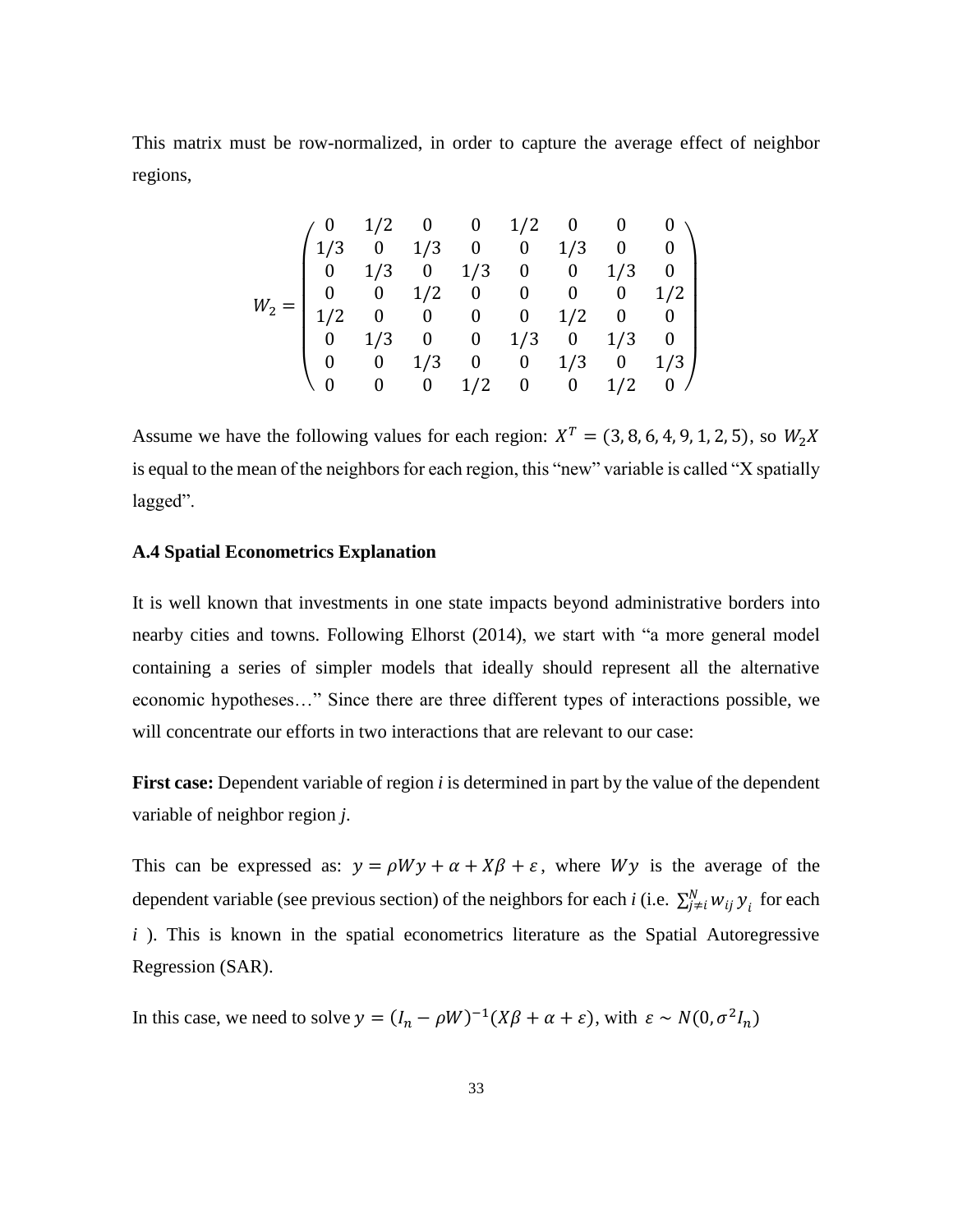**Second case:** Dependent variable of region *i* is determined in part by the value of an independent variable of neighbor region *j*.

This can be expressed as:  $y = \alpha + X\beta + WX\theta + \varepsilon$ , where WX is the average of (some) independent variables of the neighbors for each *i*. This is known in the spatial econometrics literature as the Spatial Lag of X model (SLX).

Also, there is a combination of the two cases:  $y = \rho W y + \alpha + X\beta + W X\theta + \varepsilon$  and is known as the Spatial Durbin Model (SDM).

In this case, we need to solve  $y = (I_n - \rho W)^{-1} (X\beta + WX\theta + \alpha + \varepsilon)$ , with  $\varepsilon \sim N(0, \sigma^2 I_n)$ 

In order to estimate SAR and SDM models, we cannot use OLS since they lead to "inconsistent estimates of the regression parameters for models with spatially lagged dependent variables" (LeSage and Pace, 2009), so Maximum Likelihood is used instead (Lee, 2004). In contrast, SLX models can be estimated with OLS procedures.

#### **A.5 Direct and Indirect Effects:**

As is explained in the text (p.18), interpreting the parameter estimates ( $\beta$ , $\theta$ ) is not straightforward, since the right-hand part of the equation is pre-multiplied by  $(I_n - \rho W)^{-1}$ . Equation 6 implies that "a change in the explanatory variable for a single region (observation) can potentially affect the dependent variable in all other observations (regions)" (Lesage and Pace, 2009).

In order to measure the impacts of a specific independent variable, we must separate the impacts on the dependent variable of a specific region caused by changes in same region's independent variables (this includes potential feedback loops), and impacts caused by changes in other region's independent variables. Pace and LeSage (2006) suggest a computational way to measure those impacts based on the following matrix (for all *i* and *j*)